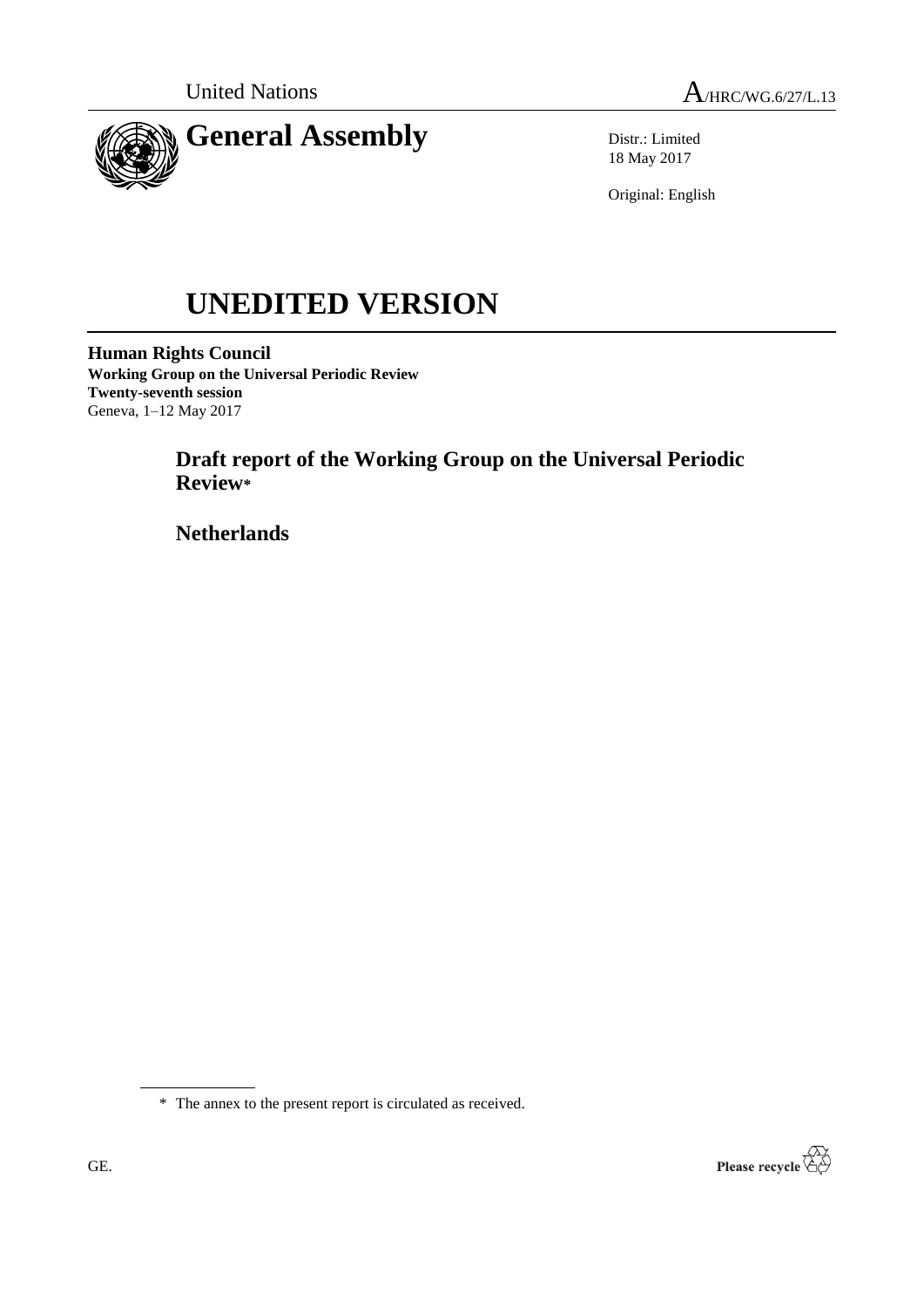# Contents

|       |           | Page |
|-------|-----------|------|
|       |           | 3    |
|       |           | 3    |
|       | A.        | 3    |
|       | <b>B.</b> |      |
| H.    |           | 13   |
| Annex |           |      |
|       |           | 26   |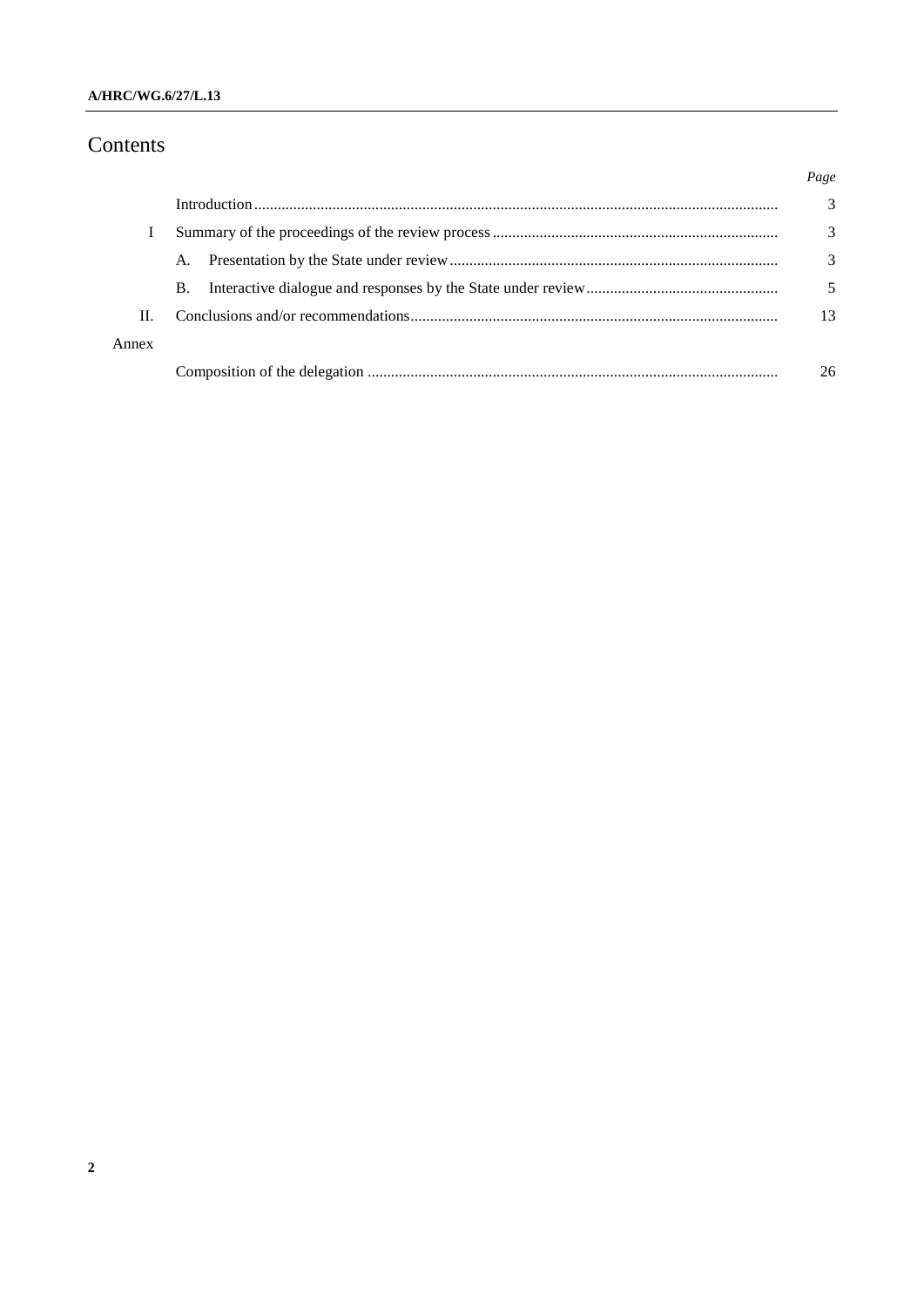# **Introduction**

1. The Working Group on the Universal Periodic Review, established in accordance with Human Rights Council resolution 5/1, held its twenty-seventh session from 1 to 12 May 2017. The review of the Netherlands was held at the 15th meeting on 10 May 2017. The delegation of the Netherlands was headed by the Minister of the Interior and Kingdom Relations, Mr. Ronald Plasterk. At its  $18<sup>th</sup>$  meeting held on 12 May 2017, the Working Group adopted the report on the Netherlands.

2. On 13 February 2017, the Human Rights Council selected the following group of rapporteurs (troika) to facilitate the review of the Netherlands: Egypt, Georgia and the United States of America.

3. In accordance with paragraph 15 of the annex to Human Rights Council resolution 5/1 and paragraph 5 of the annex to Council resolution 16/21, the following documents were issued for the review of the Netherlands:

(a) A national report submitted/written presentation made in accordance with paragraph 15 (a) (A/HRC/WG.6/27/NDL/1);

(b) A compilation prepared by the Office of the United Nations High Commissioner for Human Rights (OHCHR) in accordance with paragraph 15 (b) (A/HRC/WG.6/27/NDL/2);

(c) A summary prepared by OHCHR in accordance with paragraph 15 (c) (A/HRC/WG.6/27/NDL/3).

4. A list of questions prepared in advance by Belgium, Germany, Mexico, Norway, Slovenia, Spain, Sweden and the United Kingdom of Great Britain and Northern Ireland was transmitted to the Netherlands through the troika. These questions are available on the extranet of the UPR.

## **I. Summary of the proceedings of the review process**

#### **A. Presentation by the State under review**

5. The representatives of all four countries of the Kingdom of the Netherlands, namely the Netherlands, Aruba, St. Maarten and Curaçao were part of the delegation to engage in the interactive dialogue on behalf of their Governments as each of the countries is responsible for the implementation of its obligations stemming from the different human rights conventions.

6. The head of the delegation reported on the human rights situation in the Netherlands. The Constitution, laws and policies provide strong protection for human rights. The Council of State, the Netherlands Institute for Human Rights, the National Ombudsman and the Children's Ombudsman have played an important and effective role in the protection of human rights through their legal advice and monitoring of the compliance of human rights by national and local authorities. The Netherlands Institute for Human Rights was granted A-status in 2014. Additionally, institutions, such as Data Protection Authority and the National Rapporteur on Trafficking in Human Beings and Sexual Violence against Children have monitored the protection of specific human rights.

7. The delegation reported that the Government submitted a bill to Parliament, proposing to modernise article 13 of the Constitution on the protection of the confidentiality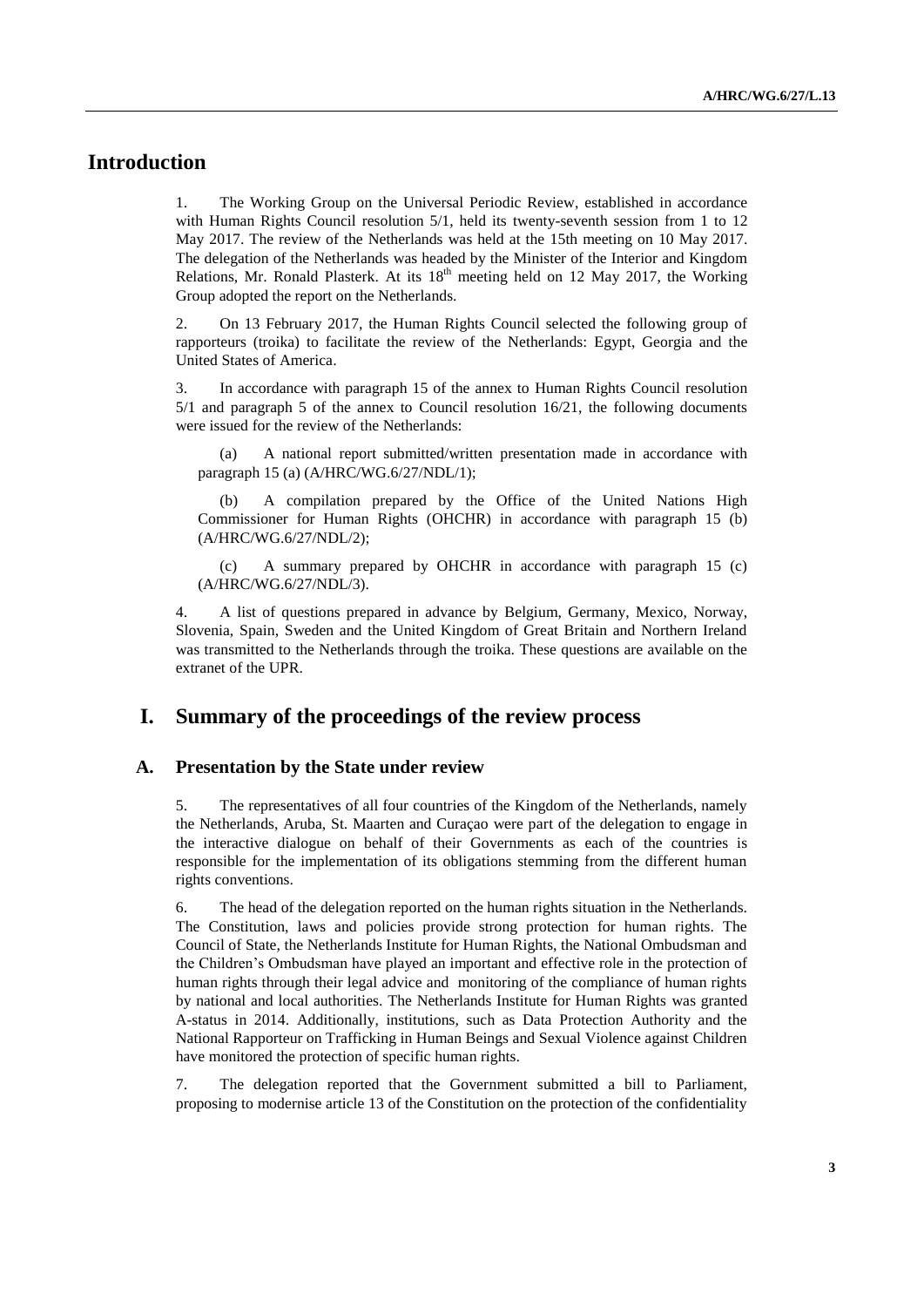of communications. The bill extended the scope of communications from letter, telegraph and telephone to all forms of communication, including electronic communications.

8. The delegation highlighted several policy measures that had been taken during the reporting period. The National Action Plan on Human Rights was adopted in 2013 in line with the recommendations put forward by Philippines, Uzbekistan, Argentina and Brazil during the 2012 review. In the framework of the National Action Programme against Discrimination, a nationwide anti-discrimination campaign was launched. The Action Plan foresaw the strengthening of the local anti-discrimination bureaus.

9. An action plan on discrimination in labor market, which included measures against discrimination on all grounds, was launched. The police launched a three-year programme entitled "The Power of Difference" to prevent ethnic profiling and focused inter alia on education and training and improved complaints procedure.

10. The delegation stated that gender equality remained a priority of the Government. Several projects were launched to increase awareness about the importance of economic independence of women. Despite the fact that approximately one in three top positions in central government are held by women, the Government would continue its efforts to further improve gender equality in line with concluding observations of the CEDAW committee.

11. In response to the advance questions regarding the rights of refugees, the delegation stated that the Netherlands found itself dealing with an influx of asylum seekers in 2015. The government's highest priority was ensuring that all those concerned could be accommodated in a humane fashion. The Netherlands made a great effort to successfully achieve the set objective and not a single asylum-seeker was left without shelter during this period.

12. The delegation reiterated the strong commitment of the Netherlands to the UPR process, by noting voluntarily submission of a mid-term report and constructive contribution of the Netherlands to the working groups on the universal periodic reviews. The delegation emphasized that the Netherlands would take the recommendations put forward during its third review very seriously as the success of the review depended on the implementation of the recommendations.

13. The representative of Aruba highlighted that the diversity in the population of Aruba was a result of migration flows from various countries. The Government has been working hard to achieve its vision of sustainability and shared prosperity and has been implementing strategies to improve the lives of its citizens, promote cultural diversity and reinforce peaceful coexistence.

14. In collaboration with the United Nations Development Program, the Center of Excellence for the Sustainable Development for Small Island Developing States (SIDS) was launched in Aruba in 2015, building on Aruba's experience in the use of sustainable development practices. The Center aimed at strengthening innovation and resilience in SIDS and at offering a platform to exchange knowledge and experiences between developing countries related to such issues as renewable energy, water management, tourism and public health.

15. The representative of Aruba presented several measures taken to reform legislation in line with the international human rights standards. The 2012 Penal Code strengthened the protection against discrimination in Aruba. The 2016 amendments to the Civil Code provided legal recognition of civil unions between same sex persons. The legal amendments prohibited corporal punishment in the family setting. The sentences for offences of trafficking in human beings were increased. A new project has started in 2017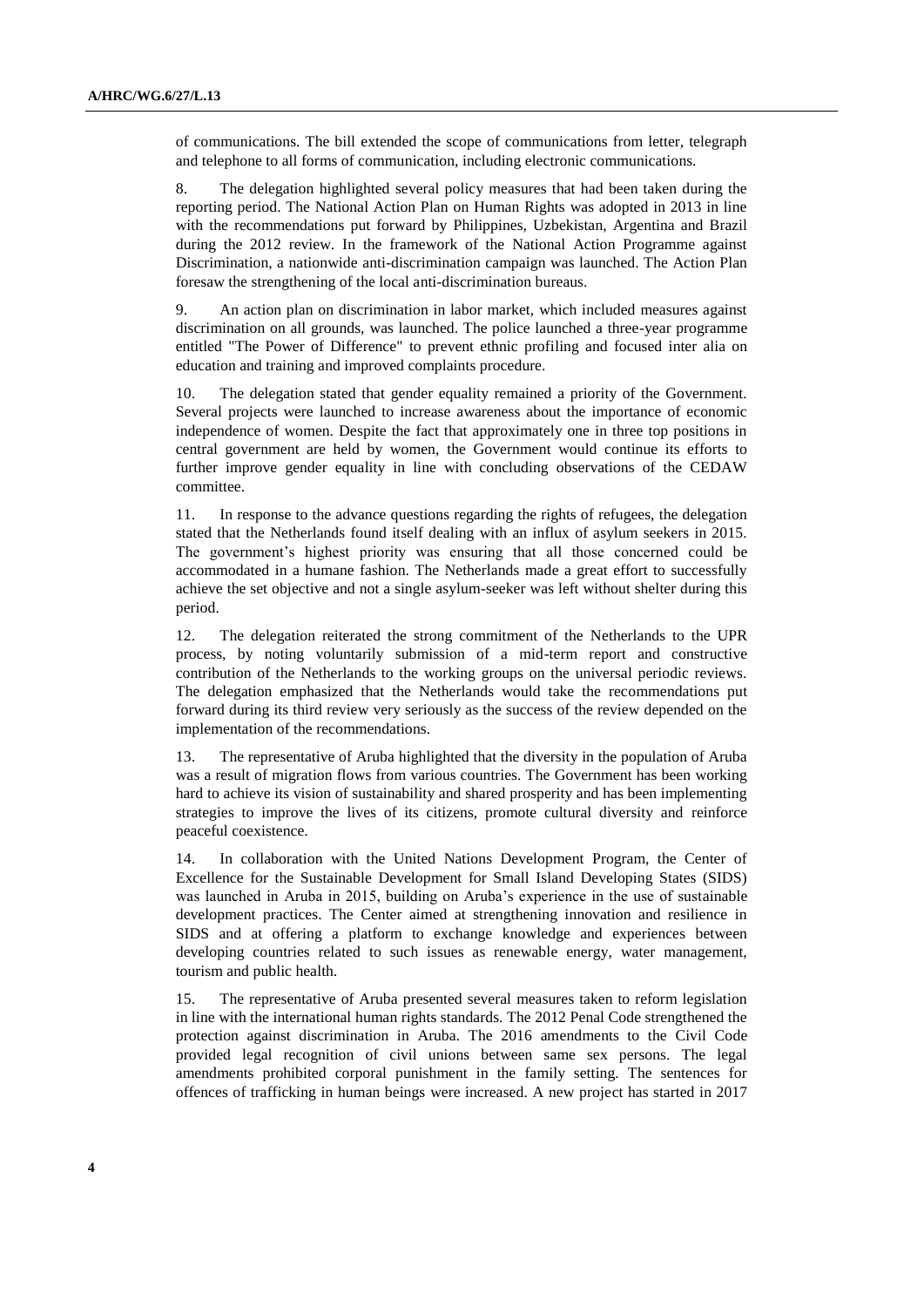to provide residence permit to undocumented youth. The Government of Aruba recognised that the protection of human rights required continuous progress.

16. The representative of Sint Maarten stated that the Government remained committed to the protection and promotion of human rights and presented several efforts of the Government to implement its human rights obligations. Since its 2012 review, the Government had taken measures to ensure that all children from 4 to 18 years have access to education regardless of their legal status. The Government had established additional schools and improved the teacher-student ratio.

17. In 2015, Sint Maarten adopted a new Penal Code to address new challenges and to meet its international obligations. The Code included stronger provisions for effective prosecution of crimes of human trafficking in line with the recommendations from CEDAW and the Human Rights Committee. Sint Maarten obtained a tier 1 score in the Trafficking in Persons Report by the US Department of State. The improvement of conditions in the penitentiary facilities remained a priority of the Government. The Ministry of Justice drafted a policy paper to implement an action plan in order to improve the conditions in the penitentiary system.

18. The representative of Curaçao informed the Human Rights Council that the Government held broad consultations with various governmental and non-governmental organizations to prepare for the review. A follow up meeting on the outcome of the review is scheduled in June.

19. The representative of Curaçao stated that human rights sessions were organised to raise awareness and assess the compliance of the Government with the international human rights treaties. Domestic violence, discrimination based on gender, race, gender identity and sexual orientation and the establishment of a national human rights institution were among the issues discussed during those sessions. The decision to establish a human rights institute for Curaçao was among the outcomes of those discussions.

20. The Government of Curaçao paid a high importance to the issues of youth. A national action program for youth development was adopted. The Youth Council of Curaçao, which was established in 2017, has started to work with the Kingdom Youth Parliament to ensure that the voice and the interest of the youth are taken into consideration. The Government has taken measures to provide free primary and secondary education for children living in poverty, to prevent school drop outs, assist in access to employment of youth. The Government has been working to establish an Ombudsman for Children.

#### **B. Interactive dialogue and responses by the State under review**

21. During the interactive dialogue, 89 delegations made statements. Recommendations made during the dialogue are to be found in section II of the present report.

22. Timor Leste noted the adoption of the National Action Plan on Human Rights and the efforts of the Netherlands to combat human trafficking, including having specialized prosecutors and investigators, which resulted in an increase in the prosecution.

23. Tunisia welcomed the ratification of the Convention on the Rights of Persons with Disabilities and its national program on combating discrimination.

24. Turkey observed deterioration of human rights situation, the use of hate speech during the election campaign and cases of violations of the right to liberty and freedom of movement on 11 March, 2017 in Rotterdam.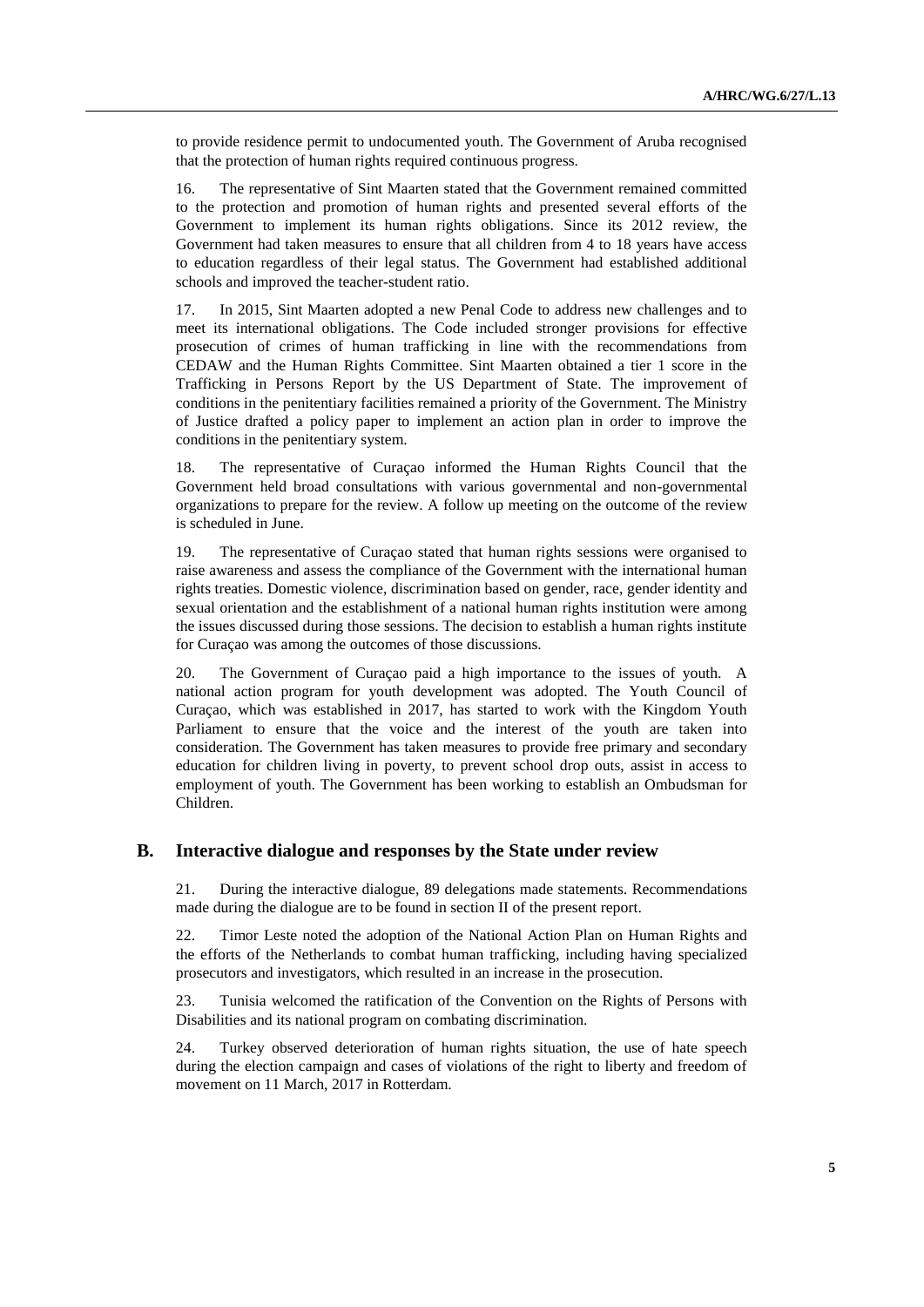25. Uganda noted that migrants faced discrimination in employment, housing and healthcare and expressed concern about the reported increase in hostility towards refugees and asylum seekers.

26. Ukraine stated that national human rights monitoring system was well elaborated. It commended the ratification of the Convention on the Rights of Persons with Disabilities.

27. The United Kingdom of Great Britain and Northern Ireland noted that unemployment among persons with disabilities decreased. It encouraged the Netherlands to take measures to ensure that women do not face barriers when returning to work after maternity leaves.

28. The United States of America expressed concern about increased societal intolerance and discrimination against members of certain minority groups, discriminatory rhetoric from political leaders and about anti-Semitic incidents.

29. Uruguay welcomed the efforts of the Netherlands to ensure gender equality and to protect the rights of women, particularly progress made in ensuring the high percentage of women at high levels of decision making positions.

30. Bolivarian Republic of Venezuela expressed concerns about an increase of incidents of racism, racial discrimination and xenophobia on the Internet and of hatred against migrants and asylum seekers.

31. Zambia was concerned about the increase in discrimination against members of Jewish and Muslim communities, the racism faced by people of African descent and disappearances of unaccompanied children from reception facilities.

32. Albania commended the Netherlands for constitutional reforms that focus on poverty reduction, economic development, advancement of the rights of children and good governance.

33. Algeria welcomed the programs on poverty reduction, economic development and the rights of children. It noted the ratification of the Convention on the Rights of Persons with Disabilities and the adoption of an anti-discrimination action plan.

34. Andorra welcomed the ratification of the Convention on the Rights of Persons with Disabilities and measures taken by the Netherlands to promote the rights of children.

35. Angola welcomed the ratification of the Convention on the Rights of Persons with Disabilities and the adoption of a national action plan, which includes issues such as nondiscrimination and equal treatment, and migration.

36. Argentina congratulated the Netherlands for implementing its national human rights action plan, which was adopted in 2013.

37. Armenia welcomed measures to promote equality and non-discrimination, to promote the rights of women, and to combat human trafficking. It highlighted the active engagement of the Netherlands in the prevention of crimes against humanity.

38. Australia noted the National Human Rights Institution being in line with the Paris Principles, the national human rights action plan and the efforts of the Netherlands to increase women' s participation in labour market and advance rights of intersex persons.

39. Azerbaijan expressed concern about hate speech emanating from politicians, racial discourse in the media, a reported increase in harassment and violence against religious minorities, and excessive use of force by police against peaceful demonstrators.

40. Bahrain welcomed efforts of the Netherlands to promote the rights of children. It expressed concern that incidents of discrimination against religious minorities were not punished.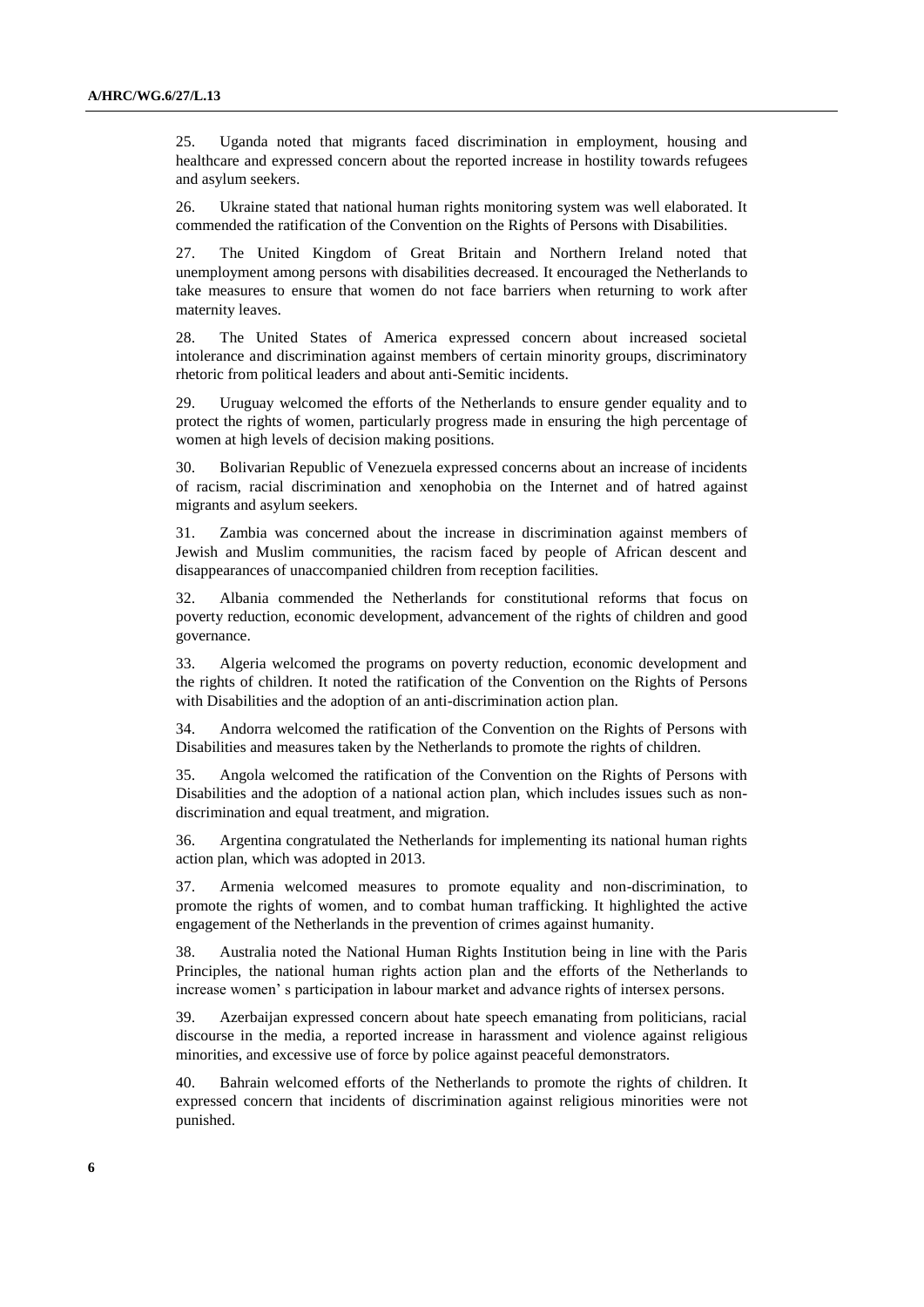41. Bangladesh expressed concern about child labour, racist bullying in schools and systematic detention of children in police custody, discrimination and hate speech targeting Muslim women, migrants and asylum-seekers, and about a lack of health services for undocumented migrants.

42. Belarus noted the ratification of the Convention on the Rights of Persons with Disabilities and the adoption of the national action plans on human rights and on combating discrimination. It expressed concern about cases of discrimination and hate speech.

43. Belgium welcomed the ratification of the Convention on the Rights of Persons with Disabilities. It noted that many steps were taken by the Netherlands to implement the recommendations of the previous review.

44. Bosnia and Herzegovina commended the Netherlands for its efforts to enhance the rights of women, including their participation in high level positions. It noted efforts to improve economic, social and cultural rights.

45. Botswana noted the adoption of the national action plans on human rights and on combatting discrimination, and efforts of the Netherlands to combat violence against women. It expressed concern about the gender pay gap and pro-longed detention of children under police custody.

46. Brazil commended the Netherlands for its efforts to promote freedom of expression, decrease gender pay gap, and combat discrimination against LGBTI persons. It expressed concern about ethnic profiling and the detention of migrants and asylum-seekers.

47. Bulgaria noted the adoption of national action plans on human rights and on the rights of children, and of the Youth Act.

48. Burkina Faso noted with satisfaction the level of realization of human rights, the adoption of the national human rights action plan in 2013 and the establishment of the national human rights institute in 2012.

49. Canada welcomed the positive steps taken by the Netherlands to promote the rights of women, particularly their sexual and reproductive health and rights, internationally.

50. Chile noted the adoption of the national human rights action plan and the ratification of the Convention on the Rights of Persons with Disabilities. It was concerned about the detention of asylum seekers and migrants.

51. China commended the Netherlands for the adoption of a national human rights action plan. It expressed concern about the discrimination against Muslim, ethnical minorities, persons of African descent and about cases of xenophobia.

52. Côte d'Ivoire welcomed efforts of the Government to improve human rights situation by establishing the Netherlands Institute for Human Rights and by adopting national plans on human rights and the rights of children.

53. Cuba recognized that the Netherlands promoted the equal treatment and nondiscrimination through various policies and legislative measures.

54. Ecuador commended the Netherlands for the adoption of the national human rights action plan, the ratification of the Convention on the Rights of Persons with Disabilities and for its efforts concerning business and human rights.

55. Egypt welcomed the ratification of the Convention on the Rights of Persons with Disabilities. It was concerned about incidents of racism, xenophobia and discrimination against migrants and asylum-seekers.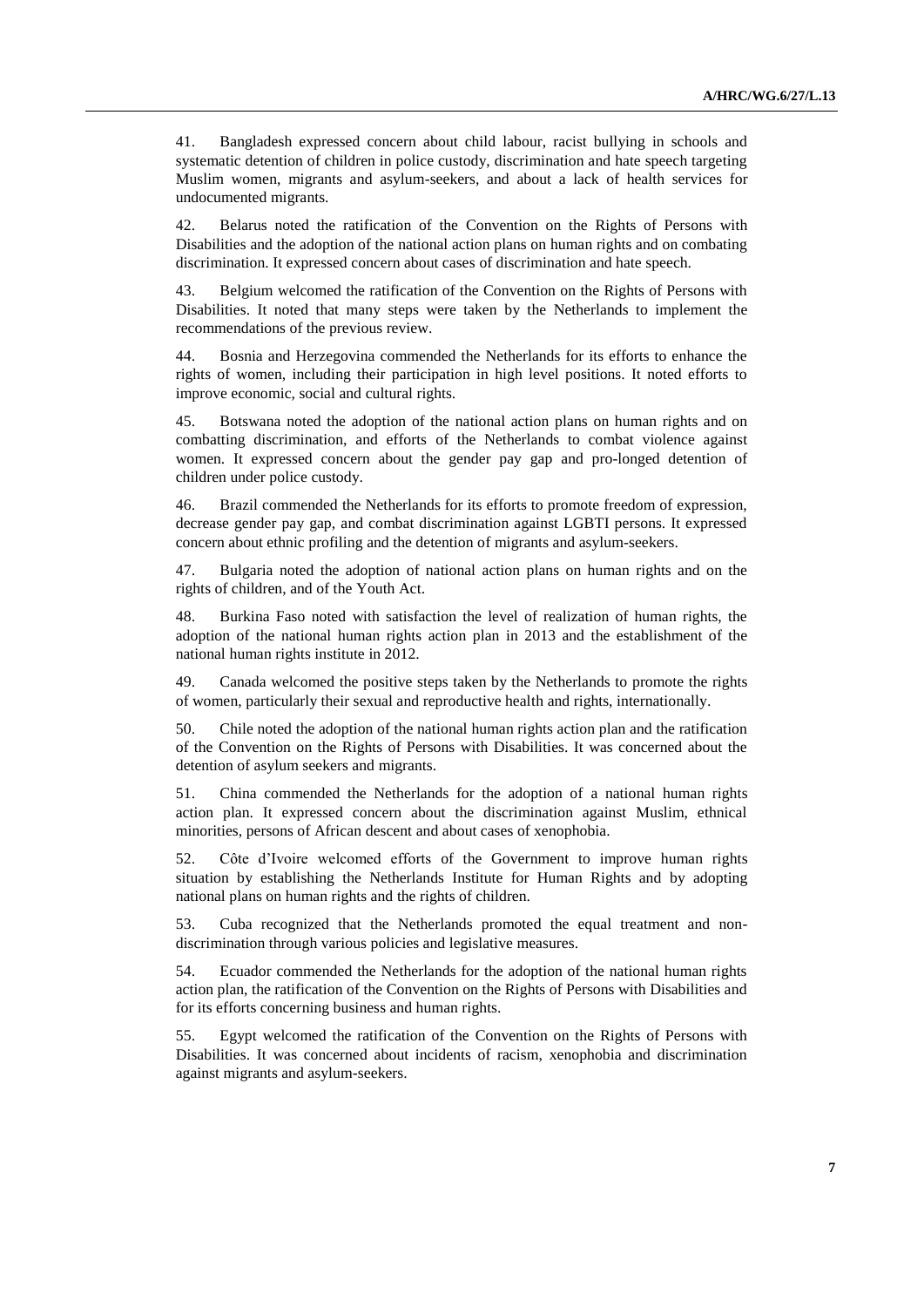56. Estonia noted the establishment of a national human rights institute with A-status, and the efforts of the Government to protect the rights of persons with disabilities and the ratification of the Convention on the Rights of Persons with Disabilities.

57. France welcomed the ratification of the Convention on the Rights of Persons with Disabilities and the adoption of its first national human rights action plan.

58. Georgia noted the adoption of action plans on human rights, anti-discrimination and the rights of children. It encouraged the Government to establish mechanisms to monitor and assess the implementation of these plans.

59. Germany welcomed the ratification of the Convention on the Rights of Persons with Disabilities and the establishment of a national human rights institute.

60. Ghana urged the Netherlands to investigate the disappearances of unaccompanied children from asylum reception centres and identify those children who might had been the victims of enforced disappearance.

61. Greece welcomed the action plan on the protection of the rights of children, including from sexual exploitation and human trafficking and active involvement of youth in public life.

62. Guatemala was concerned about the rise of hate speech in the media and on Internet and its use by politicians.

63. In response to questions regarding domestic violence, the head of delegation stated that the police set up specialized front offices to address effectively cases of child abuse. The police and the Prosecutor's office have been implementing special programs to effectively address domestic violence, including child abuse.

64. The delegation stated that three municipalities of the Caribbean part of the Netherlands made progress in access to health care and to the quality primary education. In order to address remaining challenges, the Government has focused its efforts on four focal points: poverty reduction, economic development, the advancement of the rights of children and good governance.

65. Regarding questions on the use of ethnic profiling by law enforcement officers, the delegation stated that the legislation prohibited the use of ethnic profiling. The Police adopted a code, which set professional standards and provided guidelines for law enforcement officers' conduct of their duties. For persons who were subject to ethnic profiling, a mobile phone application for notifications, complaints and information on police stops is available.

66. The Government strongly condemned hate crimes and hate speech. It launched a broad anti-discrimination campaign, which included the issue of hate speech as well as established hotline services to address hate speech on the internet and to remove reported hate speech from the online content. In response to questions regarding the freedom of assembly the delegation stated that the Public Assemblies Act provided adequate regulations for local authorities to ensure the right to freedom of assemblies, as was shown in a recent evaluation.

67. The delegation informed the Human Right Council that the Government did not intent to withdraw its reservations to the Convention on the Rights of the Child due to peculiarities of its legal system. The Kingdom did not sign the International Convention on the Protection of the Rights of All Migrant Workers and Members of their Families because the Convention does not differentiate between the rights of legal and illegal migrants.

68. The delegation stated that the police was trained to recognize both physical and psychological violence against women. The delegation highlighted the joint efforts of the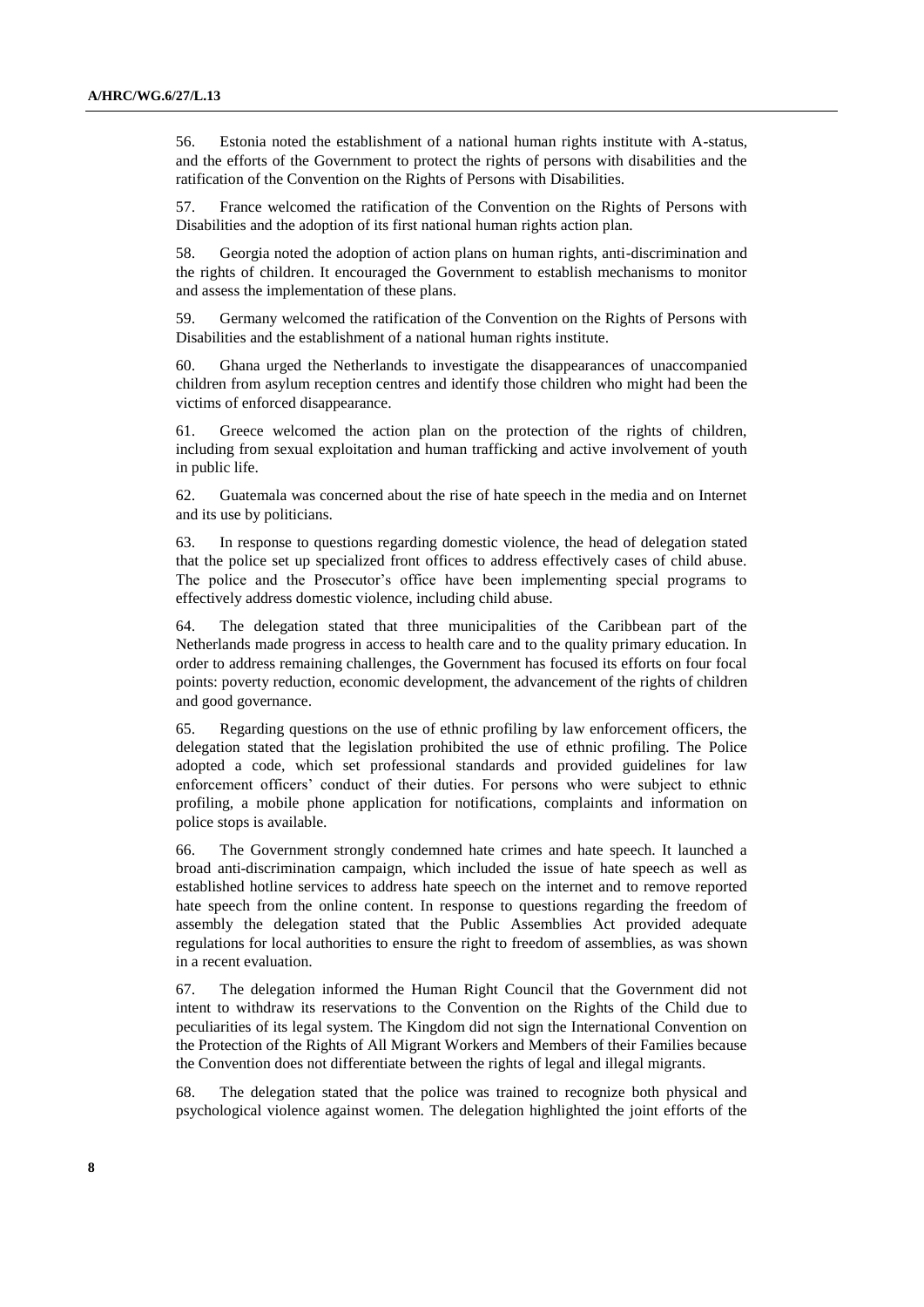police, the Prosecutor's office and non-governmental organizations in providing legal assistance and psychological support to victims of domestic violence. Regarding questions on detention of migrants, the delegation indicated availability and the wide use of alternatives to detention of migrants.

69. The representative of Aruba stated that the Government established a counter trafficking task force, which drafted a new national action plan on anti-trafficking for 2015- 2019, formalised standard operating procedures to guide front-line responders in the effective identification of trafficking victims and their referral for care, and established a counter trafficking coordination centre. In 2014-2016 several investigations were launched into possible cases of human trafficking and about 500 government employees were trained to effectively identify cases of human trafficking.

70. The representative of Sint Maarten reported on measures taken by the Government to ensure access to education of children from families in need. The Ministry of Education adopted a concept of community schools, which aimed to provide safe learning environments for children aged 4 to 12 after regular school hours. Moreover, the Government provided co-subsiding of private after-school programs.

71. The representative of Sint Maarten stated that the Government continued to monitor and implement human rights in its territory and has been reflecting the possibility of establishing a national human rights institution. At the same time, there are existing institutions working to address and ensure the mainstreaming of human rights issues.

72. The representative of Curaçao stated that despite the fact that Curaçao was not a party to the Convention Relating to the Status of Refugees, the Government adhered to the Article 3 of the European Convention on Human Rights and the principle of nonrefoulement. The Constitution and domestic legislation prohibited all forms of discrimination.

73. Haiti noted the establishment of the national human rights institution, programs to improve the rights of children, tackle discrimination and combat human trafficking, and the ratification of the Convention on the Rights of Persons with Disabilities.

74. Honduras noted the adoption of the national action plans on human rights and on business and human rights.

75. Hungary commended the Netherlands for the ratification of the Convention on the Rights of Persons with Disabilities and for commencing its implementation.

76. Iceland commended the Netherlands for its engagement in the promotion of human rights at home and abroad. It noted that Netherlands could take additional steps to address racism, xenophobia and to close the gender pay gap.

77. India appreciated efforts of the Netherlands to prevent ethnic profiling and encouraged the Netherlands to continue its efforts to enhance economic independence of women and reduce gender pay gap.

78. Indonesia noted the adoption of the action plan to combat discrimination and of the Youth Act, and the efforts of the Netherlands to combat child sex tourism.

79. Islamic Republic of Iran noted an increase in reports of racially motivated crimes and hate crimes, and stated that the number of prosecutions and convictions was low.

80. Iraq noted the ratification by the Netherlands of most of the international human rights treaties, the creation of a national human rights institution and adoption of policies that encourage women's participation in high decision making positions.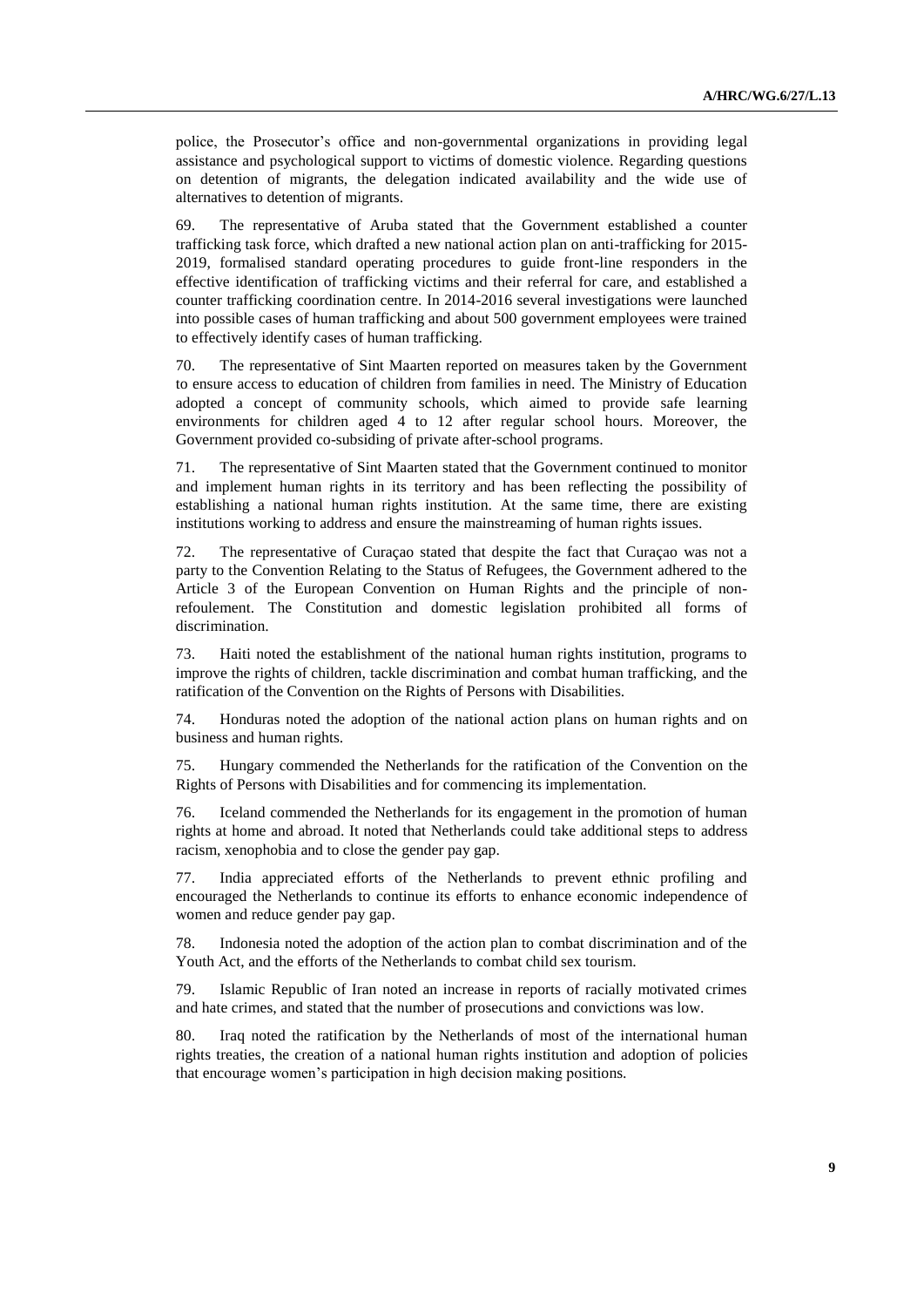81. Ireland urged the Netherlands to take further efforts to protect LGBTI persons from violence and discrimination, including through increasing protection from and appropriate prosecution of hate crimes.

82. Israel noted the adoption of a national human rights action plan, the "Rainbow Cities" initiative and policies to fight human trafficking, and the establishment of centres of for sexual violence victims.

83. Italy noted the ratification of the Convention on the Rights of Persons with Disabilities and the adoption of measures for its implementation, and the adoption of national action plan to combat discrimination and of the Youth Act.

84. Kazakhstan noted the ratification of the Convention on the Rights of Persons with Disabilities and the national action plans on human rights and on combatting discrimination. It expressed concern about discrimination against ethnic minorities.

85. Kenya noted the Netherlands' engagement with human rights mechanisms particularly with the OHCHR and the implementation of the recommendations of the previous review. It encouraged the Netherlands to maintain this approach.

86. Lebanon noted increased migration and encouraged the Netherlands to ensure diversity and respect for human rights. It welcomed efforts of the Netherlands to fight discrimination and xenophobia.

87. Liechtenstein welcomed efforts of the Netherlands in the area of peace and security, and to protect the rights of women and combat violence and abuse against children.

88. Malaysia noted efforts of the Netherlands to strengthen national mechanisms to combat discrimination. It expressed concern about some counter-terrorism programmes that contribute towards the association of terrorism with religion, race, culture, ethnic group or nationality.

89. The Maldives noted the initiatives taken by the Government to combat sexual exploitation of children, and the ratification of the Convention on the Rights of Persons with Disabilities.

90. Mexico recognized the progress made in the implementation of the national human rights action plan.

91. Montenegro recognized efforts to improve gender equality. It expressed concern about discrimination against women in employment, including due to pregnancy and motherhood, and about gender pay gap.

92. Mozambique noted the ratification of the Convention on the Rights of Persons with Disabilities. It welcomed the adoption of an action programme to combat discrimination in 2016, which includes prevention and awareness raising campaigns.

93. Myanmar welcomed the ratification of Convention on the Rights of Persons with Disabilities, but noted their limited employment opportunities. It noted measures to ensure gender equality, but noted the need to improve women's access in employment.

94. Namibia welcomed the national action plans on human rights and on combating discrimination, and actions taken in relation to the United Nations Decade for People of African descent.

95. Norway welcomed steps taken by the Netherlands since its last review, including making full use of the Netherlands Institute for Human Rights to promote, protect and monitor human rights situation in the country.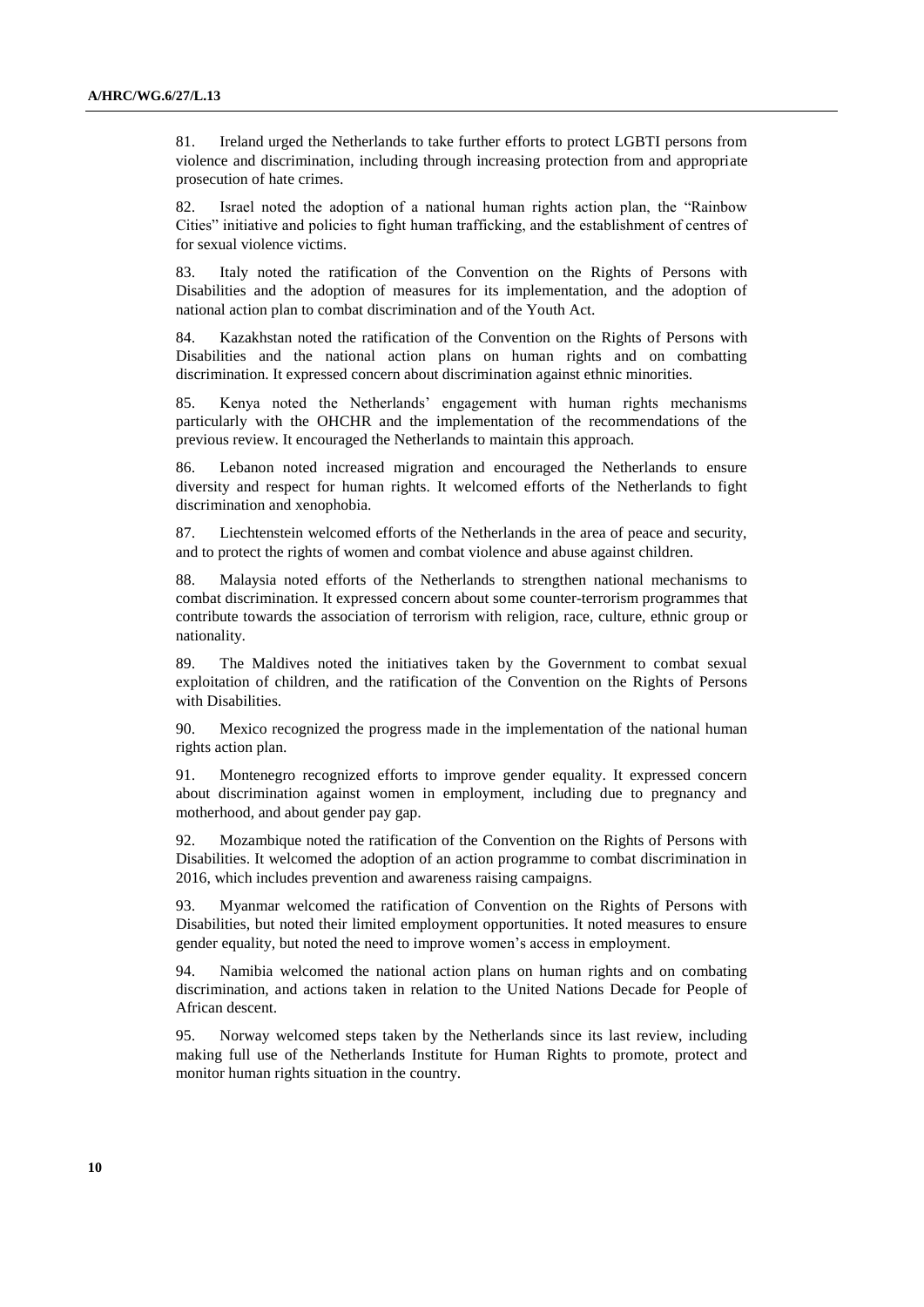96. Pakistan noted the adoption of various policies, including action plans on human rights and on combating discrimination. It encouraged the Government to combat discrimination and intolerance against migrants and minorities.

97. Panama commended the Netherland for the ratification of the Convention on the Rights of Persons with Disabilities and for the measures taken to combat child exploitation.

98. Paraguay noted the efforts of the Netherlands to increase the economic independence of women and to combat discrimination in employment against pregnant women.

99. Peru noted the commitment of the Netherlands towards the Decade for People of African Descent and its efforts to ensure adequate treatment of migrants and refugees.

The Philippines welcomed progress made in various areas, but was concerned about hate speech and discrimination against Muslims, migrants and asylum seekers. It urged the Netherlands to end discrimination against migrants in employment, health care and housing.

101. Poland expressed concern about shortcomings in the child protection system and encouraged the Netherlands to pay adequate attention to the compliance by its authorities to the provisions of the Convention on the Rights of the Child.

102. Portugal welcomed the ratification of the Convention on the Rights of Persons with Disabilities. It noted with concern cases of repeated detention of foreign nationals.

103. The Republic of Korea welcomed the efforts of the Netherland to combat discrimination and xenophobia. It noted the adoption of a national action plan on business and human rights.

104. The Republic of Moldova noted the establishment of the National Institute for Human Rights and the ratification of the Convention on the Rights of Persons with Disabilities and steps taken to ensure its implementation.

105. Romania noted the progress made since the previous review and noted with appreciation the holistic approach used to improving the observance of human rights in all the four countries of the Kingdom.

106. The Russian Federation was concerned that the Netherlands did not implement most of its recommendations put forward during the previous review concerning racism, discrimination against minorities and migrants and detention conditions of asylum seekers.

107. Rwanda noted the ratification of Convention on the Rights of Persons with Disabilities and measures taken to combat discrimination and to address racial profiling. It encouraged the Netherlands to enhance its efforts to combat racial discrimination.

108. Serbia encouraged the Netherlands to continue providing support to vulnerable individuals and ensure equal treatment, particularly in the labour market, education, housing and social protection. The Government should ensure accountability for expressions of racism and xenophobia.

109. Sierra Leone noted the action plans on the rights of children and efforts to combat child trafficking and child sex tourism and to address discrimination. It encouraged the Netherlands to continue working to address discrimination against minorities and migrants.

110. Slovenia welcomed the information provided concerning the protection and promotion of human rights at the municipal level. It asked for information on services available to older persons.

111. South Africa welcomed adoption of a national action programme to combat discrimination and on labour market discrimination.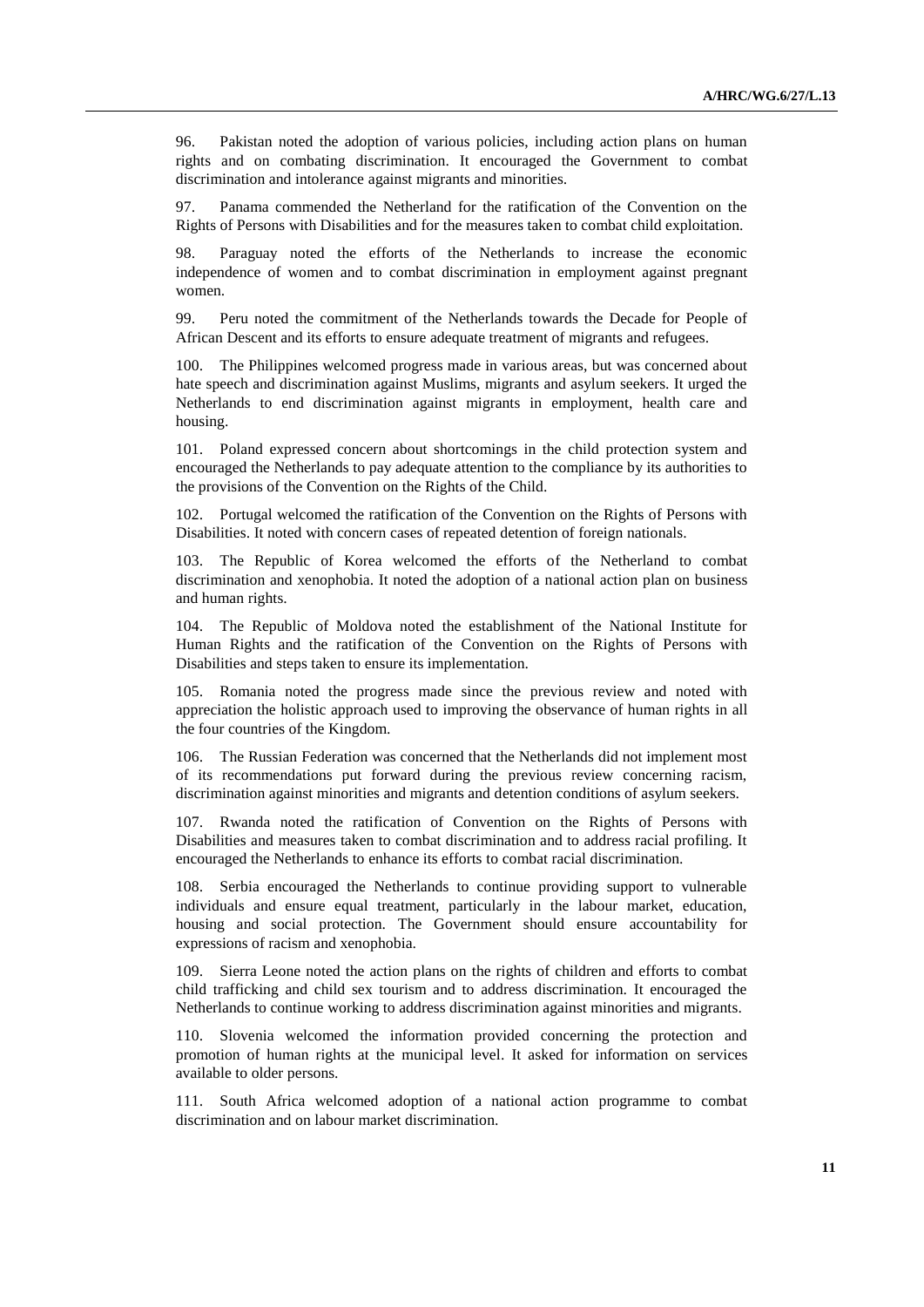112. Spain was concerned about controls of digital platforms in the context of the threats to national security. It noted the ongoing procedure to ratify the Optional Protocol to the Convention of the Rights of Persons with Disabilities.

113. Sri Lanka noted the national human rights action plan and the national human rights institution with A-status and the efforts of the Government to reduce gender pay gap, increase economic independence of women and promote their participation in high level positions.

114. The State of Palestine noted steps taken by the Netherlands to combat discrimination and to promote respect of human rights by corporations in accordance with the United Nations Guiding Principles on Business and Human Rights.

115. Sudan noted the ratification of Convention on the Rights of Persons with Disabilities and the adoption of a national action plan on business and human rights. It encouraged the Netherlands to eliminate discrimination against women and girls.

116. Sweden noted deportation of asylum seekers, discrimination of LGBTI persons and foreign women in labour market, gender pay gap, discrimination in employment due to pregnancy and motherhood, and low prosecution of cases of hate crimes against LGBTI persons.

117. Syrian Arab Republic noted with concerns the existing discriminatory policies and weak measures taken to tackle them.

118. Morocco welcomed the acquiring of "A" status by the national human rights institution, the national action programme to combat discrimination, and the criminalization of insult or intentional incitement to hatred, discrimination or violence.

119. Uzbekistan noted the commitment of the Netherlands to its human rights obligations. It referred to concerns expressed about an increase of discrimination against Jewish and Muslim communities, and people of African descent.

120. Libya welcomed efforts of the Netherlands to fight discrimination and xenophobia, including the national action programme to combat discrimination, as well as to improve the economic situation of women.

121. The representative of Aruba informed the Human Rights Council that the Government has been currently taking steps to draft a national human rights action plan. An initial survey was carried out to establish the priorities. The plan was expected to be completed in 2017. As the establishment of a national human rights institution and the Ombudsman and Children's ombudsman remained a priority, the Government has been currently studying the experience of the Netherlands Institute of Human Rights and has been consulting with various stakeholders.

122. The representative of Aruba stated that the Government has adopted a national youth policy and has been developing a national action plan for 2017 – 2019 to implement this policy. A special commission was created to develop a national gender policy in consultation with stakeholders.

123. The representative of Sint Maarten stated that three ministries have been jointly involved in ensuring the realization of the rights of children by developing necessary policies, implementing programs and providing supports to families for the healthy development of children. Various state institutions were tasked to address cases of child abuse.

124. The Government of Sint Maarten remained committed to ensuring the protection of rights of detainees. The first youth care and rehabilitation center was established in 2014.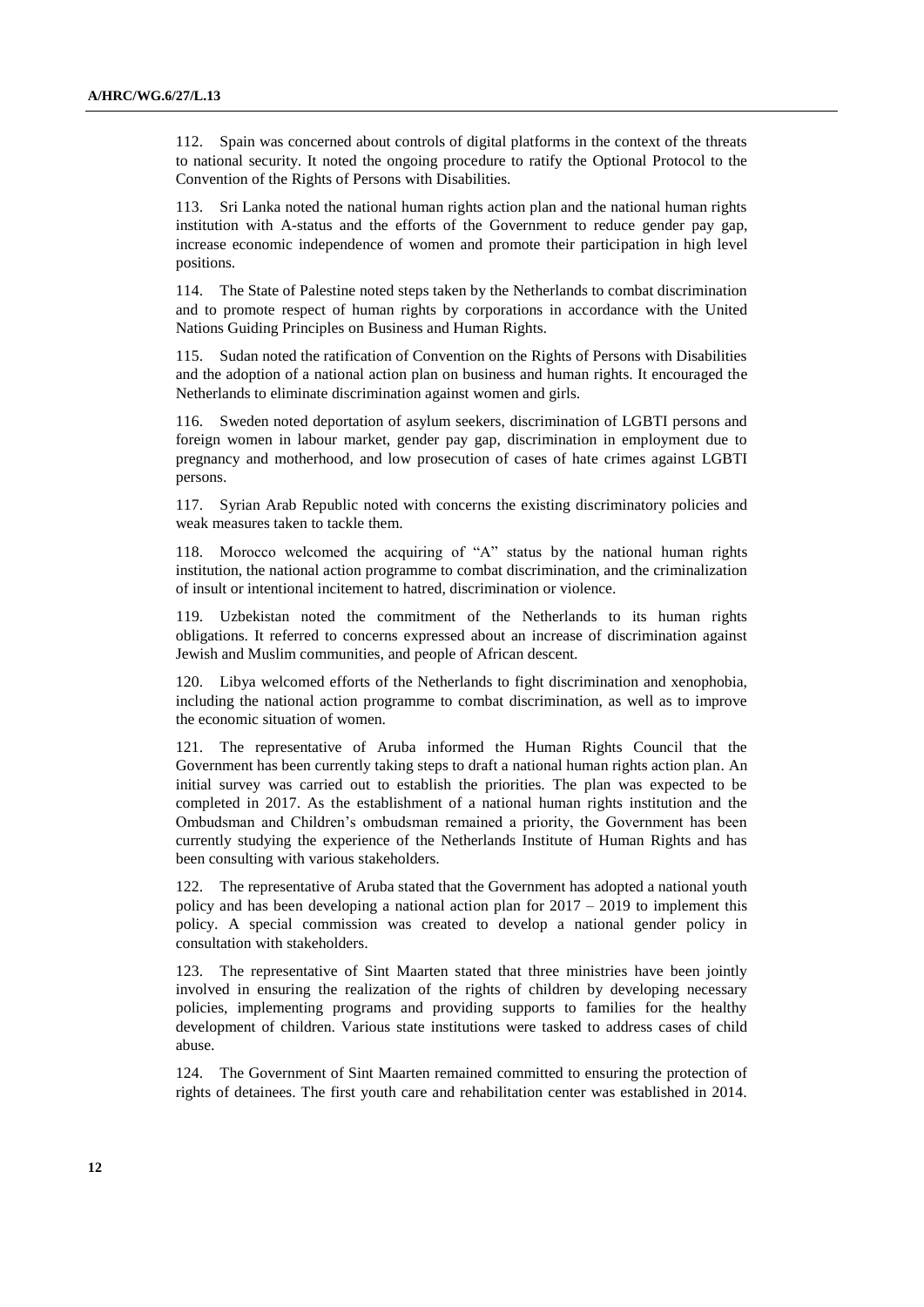The center has been accommodating children in conflict with law. Its main objective was the reintegration of those children into society.

125. The representative of Curaçao stated that the harmonization of realization of human rights throughout different parts of the Kingdom remained a challenge. Sharing experiences with each other and learning from each other was considered to be an important tool to achieve the harmonization of human rights standards in the Kingdom.

126. The delegation stated that the Government carried out an evaluation of the implementation of its national human rights action plan and that the Netherlands Institute of Human Rights commissioned an independent evaluation of the implementation of the action plan.

127. The Government set targets to ensure access of persons with the disabilities to the labor market. The Government has also been implementing measures, including public campaigns against discrimination in the labor market to decrease the pay gap between women and men. A new action plan has been developed to combat discrimination against pregnant women in employment. The Netherlands drafted an action plan to prevent and combat child sex tourism for 2016–2018.

128. The delegation informed the Human rights Council that the Government has been taking measures to ensure that sexuality education is a part of secondary education. The legislation prohibited discrimination against transgender and intersex persons.

129. In 2016, the Netherlands launched proceedings towards ratification of the Optional Protocol to the International Covenant on Economic, Social and Cultural Rights.

130. In conclusion, the delegation on behalf of the Kingdom, expressed its gratitude to all member states of the United Nation for their active participation and contribution in the interactive dialogue of the working group. The identified areas would help the Government to work to further improve the human rights protection. The Government would seriously consider all recommendations put forward during the review and express its position on those recommendations before the Human Rights Council session of September.

## **II. Conclusions and/or recommendations**\*\*

131. **The following recommendations will be examined by the Netherlands which will provide responses in due time, but no later than the thirty-sixth session of the Human Rights Council in September 2017:**

131.1. **Ratify the International Convention on the Protection of the Rights of All Migrant Workers and Members of their Families (Uganda) (Algeria) (Bangladesh) (Egypt) (Ghana) (Sudan) (Guatemala) (Philippines);**

131.2. **Ratify International Convention on the Protection of the Rights of All Migrant Workers and Members of Their Families (Syrian Arab Republic);**

131.3. **Consider ratifying the Convention on the Protection of the Rights of All Migrant Workers and Members of Their Families (Sri Lanka) (Burkina Faso);**

131.4. **Consider the ratification of the International Convention on the Protection of the Rights of All Migrant Workers and Members of Their Families (Chile);**

<sup>\*\*</sup> The conclusions and recommendations have not been edited.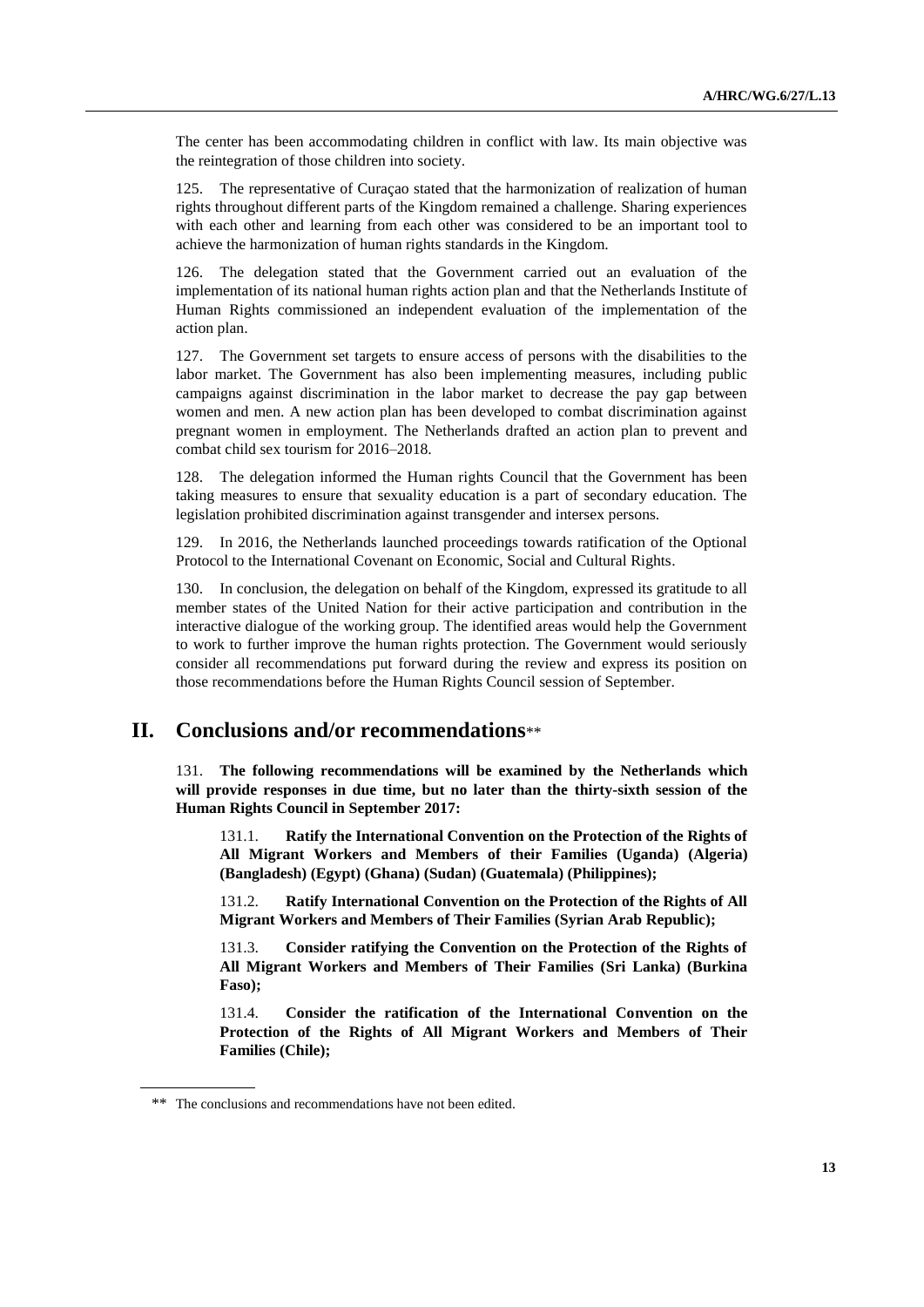131.5. **Ratify the Optional Protocol to the International Covenant on Economic, Social and Cultural Rights (Montenegro) (Bosnia and Herzegovina) (Ukraine) (Belgium) (France) (Philippines);**

131.6. **Swift ratification of the Optional Protocol to the International Covenant on Economic, Social and Cultural Rights (Portugal);**

131.7. **Accelerate the process of the ratification of the Optional Protocol of the International Covenant on Economic, Social and Cultural Rights (Angola);**

131.8. **Ratify the International Covenant on Economic, Social and Cultural Rights (Syrian Arab Republic);**

131.9. **Ratify the Optional Protocol to the Convention on the Rights of the Child on a communications procedure (Ghana) (Panama);**

131.10. **Ratify the Third Optional Protocol to the Convention on the Rights of the Child on a communications procedure (Montenegro);**

131.11. **Consider signing and ratifying the Optional Protocol of the Convention on the Rights of the Child on a communications procedure (Andorra);**

131.12. **Consider ratifying the Optional Protocol to the Convention on the Rights of the Child on a communications procedure (Bulgaria);**

131.13. **Ratify as soon as possible the third optional protocol to the Convention on the Rights of the Child on a communications procedure (Germany);**

131.14. **In order to further strengthen the fulfilment of children's rights, ratify the Optional Protocol to the Convention on the Rights of the Child on a communications procedure (Liechtenstein);**

131.15. **Ratify the Optional Protocol to the Convention on the Rights of Persons with Disabilities (Germany) (Ghana) (Estonia) (Belgium) (France) (Guatemala) (Philippines);**

131.16. **Consider signing and ratifying the Optional Protocol to the Convention on the Rights of Persons with Disabilities (Andorra) (Italy);**

131.17. **Ensure effective implementation of the provisions set out in the CRPD (Estonia);**

131.18. **Ratify the Convention on the Non-Applicability of Statutory Limitations to War Crimes and Crimes against Humanity (Armenia);**

131.19. **Ratify the Optional Protocol to the Convention on the Rights of the Child (Belgium);**

131.20. **Ratify the Optional Protocol to the Convention on the Rights of the Child (France);**

131.21. **Consider withdrawing its reservations to articles 26, 37 (c) and 40 of the Convention on the Rights of the Child (Albania);**

131.22. **Withdraw its reservations to various articles of the CRC (Sierra Leone);**

131.23. **Withdrawn the reservation of articles 26 (c), 37 and 40 of the Convention on the Right of the Child and ratify the Optional protocol of the Convention of the Child on a communication procedures (Spain);**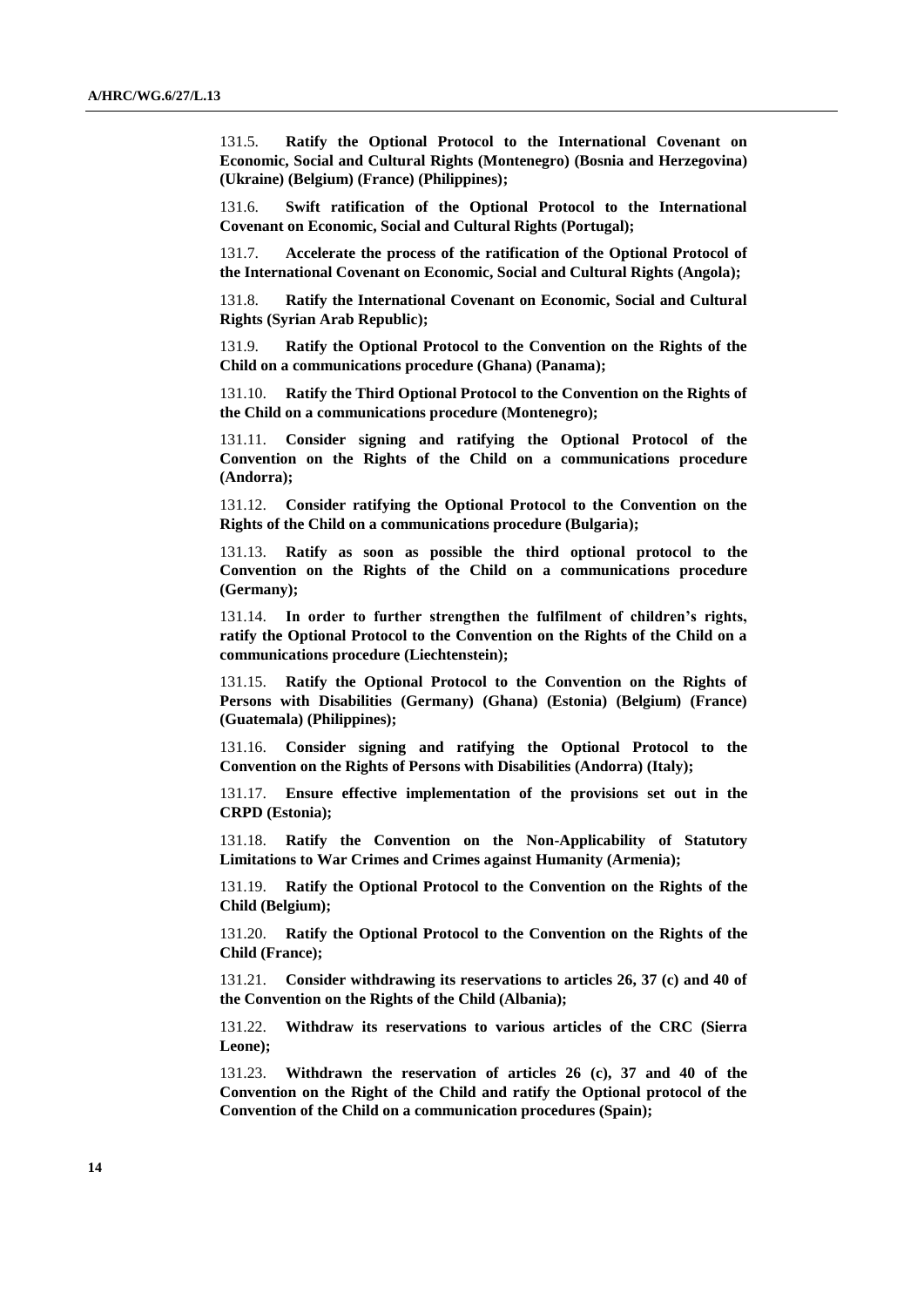131.24. **Fully respect diplomatic courtesy and abide by the provisions of Vienna Conventions on the Diplomatic and Consular Relations (Turkey);**

131.25. **Extend the ratification of the International Convention for All Persons from Enforced Disappearances by Aruba, Curaçao and Sint Maarten (Greece);**

131.26. **Extend the Accession of Curaçao and Sint Maarten to the 1951 Convention relating to the Status of Refugees and its 1967 Protocol (Greece);**

131.27. **Provide unhindered access to the National Institute for Human Rights to places of detention to further strengthen its role in promoting human rights in the country (Sri Lanka);**

131.28. **Implement the National Action Plan to combat discrimination in all its forms (Cuba);**

131.29. **Extend the National Action Plan on Human Rights to cover all relevant human rights issues, including counter-terrorism, government surveillance, migration and human rights education (Germany);**

131.30. **Extend the National Action Plan on Human Rights, published in 2013 to cover all relevant human rights issues, including respect for human rights while countering terrorism, and ensure independent monitoring and evaluation of the Action Plan (Hungary);**

131.31. **Develop a national strategy that specifically addresses racism and racial discrimination (Hungary);**

131.32. **Issue a national action plan for countering discrimination as well as hate crimes, including indicators for success (Sweden);**

131.33. **Establish an effective arrangement for dialogue with representatives of minority groups, in order to be properly informed about their problems and needs, and develop policies and programmes to improve their situation (Hungary);**

131.34. **Consider the establishment of, or strengthen the existing national mechanism responsible for coordination, implementation, reporting and followup, in line with the good practices identified by OHCHR in Study/Guide concerning NMRF's (Portugal);**

131.35. **Take all remedial measures, including legislative measures, to ensure that the rights enshrined in the ICESCR are applicable and justiciable (South Africa);**

131.36. **Adopt a dialogue policy with all states based on the respect of the principles of the United Nations Charter, particularly mutual respect and sovereign equality and respect of rights of people to choose their political, economic and social system (Syrian Arab Republic);**

131.37. **Raise awareness of the danger of intervention in the internal affairs of States and the risk of condoning support to terrorism as it is a threat to international peace and security (Syrian Arab Republic);**

131.38. **Maintain to take action towards a comprehensive gender equality strategy (Bosnia and Herzegovina);**

131.39. **Continue taking measures aimed at closing the gender gap (Namibia);**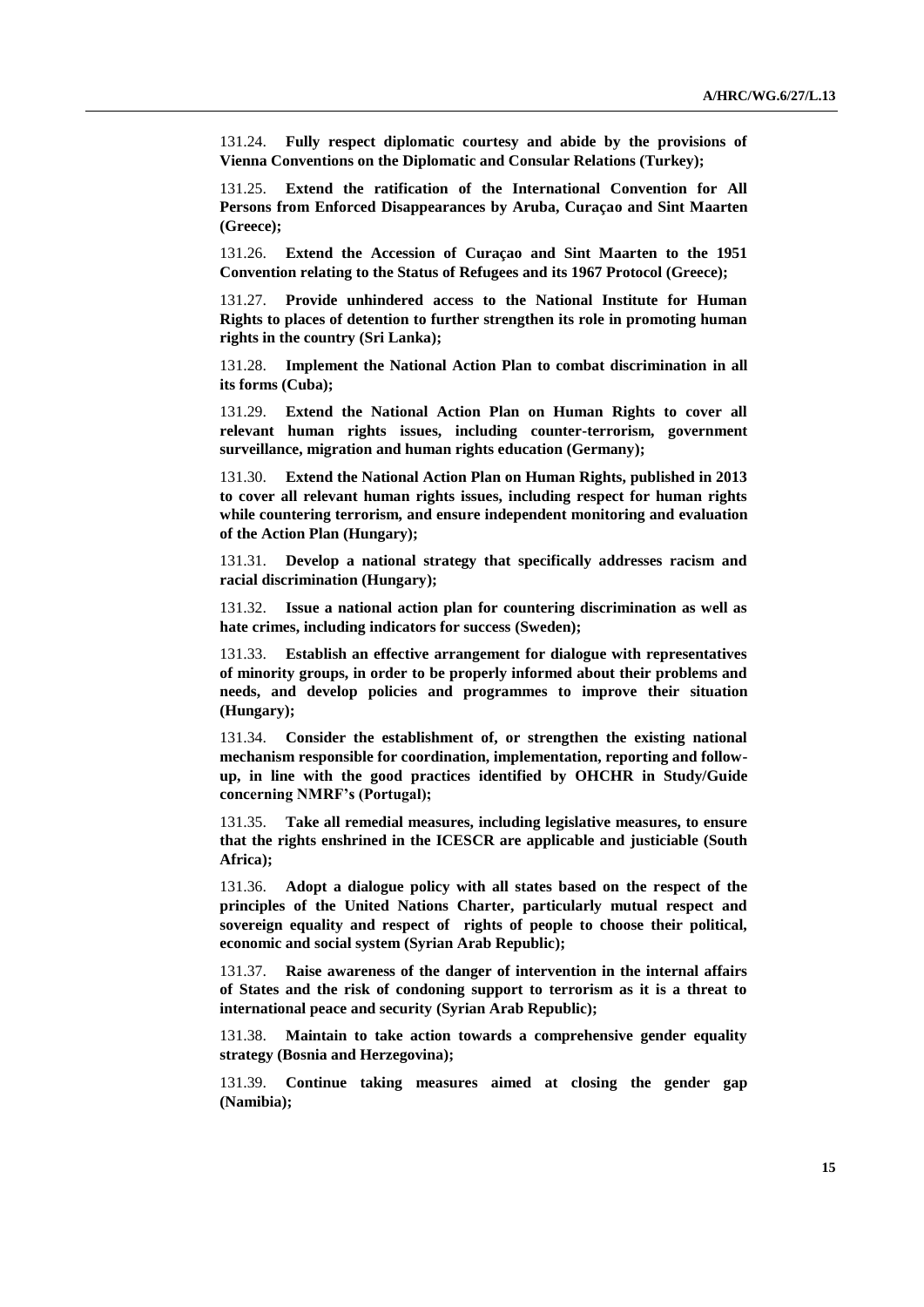131.40. **Fully implement the Equal Opportunities Policy with the aim of ensuring gender equality (Botswana);**

131.41. **Persist in implementing measures to remove any salary discrepancies between men and women for equal work (Bosnia and Herzegovina);**

131.42. **Continue efforts to ensure greater wage equality between men and women (Libya);**

131.43. **Take further steps to address and implement measures to decrease the wage gap between men and women (Iceland);**

131.44. **Continue to promote gender equality in the workplace and to accelerate work on reducing the wage gap (Sri Lanka);**

131.45. **Ensure that wages of men and women are equal when doing the same work (Lebanon);**

131.46. **Strengthen the measures for fighting discrimination (Bulgaria);**

131.47. **Intensify efforts to eradicate all forms of discrimination (Belarus);**

131.48. **Take effective measures towards giving end to discrimination on grounds of racial or ethnic origin, skin colour, socio-economic status, gender, religion and other status in the field of employment and education (Albania);**

131.49. **Combat frequent discrimination on the grounds of race, ethnicity, nationality and religion and strengthen efforts to prevent discriminatory stereotypes and hate speech that were targeted at Muslims, migrants, refugees and asylum seekers (Islamic Republic of Iran);**

131.50. **Continue to improve mechanisms for monitoring cases of discrimination on the grounds of origin or ethnicity by governmental and private entities (Brazil);**

131.51. **Strengthen mechanisms to combat discrimination of minorities and persons of immigrant background (Serbia);**

131.52. **Adopt effective legislative and administrative measures to vigorously fight racial discrimination and xenophobia and guarantee the rights of ethnic minorities (China);**

131.53. **Adopt policies necessary for the protection of victims of discrimination based on religion, language and ethnic origin (Angola);**

131.54. **Continue strengthening policies and measures to prevent and eliminate the manifestations of racism, xenophobia and intolerance in society (Uruguay);**

131.55. **Strengthen strategies to combat manifestations of racism, xenophobia and intolerance, including incitement to hatred, taking into account international human rights standards in this regard (Panama);**

131.56. **Take more effective measures to prevent and supress manifestations of racism, xenophobia and intolerance and encourage a positive climate of dialogue in this regard (Iceland);**

131.57. **Take all necessary measures to combat xenophobia, Islamophobia and eliminate all forms of discrimination and violence against all migrants, Muslims and people of African origin (Turkey);**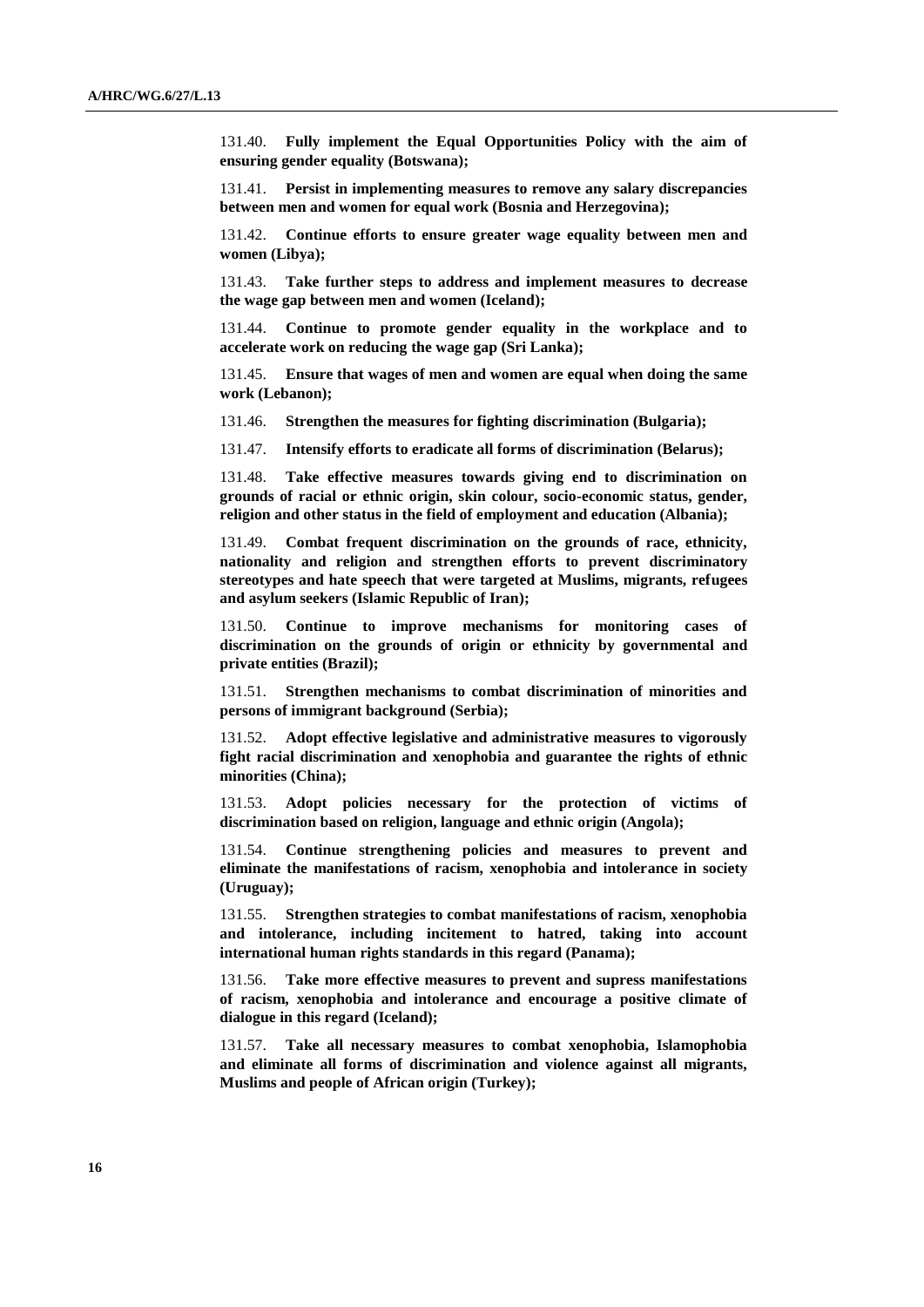131.58. **Strengthen measures to fight against the discrimination of which certain communities are victims, including persons of African descent and migrants (Burkina Faso);**

131.59. **Adopt targeted policies to promote effective equality of people of African descent (South Africa);**

131.60. **Continue taking measure to promote effective equality of people of African descent (Namibia);**

131.61. **Deepen measures for enquiry and punishment of acts of discrimination against people with African descent (Argentina);**

131.62. **Take measures to eradicate crimes against people of African descent, Muslims, Jews and foreigners, which are promoted in the media and social networks, where violence, racism, racial discrimination, xenophobia and other related forms of intolerance are openly incited (Bolivarian Republic of Venezuela);**

131.63. **Thoroughly investigate cases of alleged discrimination against members of the Jewish and Muslim communities including people of African descent and bring the perpetrators of the crimes to justice (Zambia);**

131.64. **Further develop measures to fight Antisemitism and Holocaust denial, including in the field of education (Israel);**

131.65. **Take necessary measures to prevent xenophobia and Islamophobia in Netherland's community and to ensure that religious communities in the Netherlands do not get discriminated against (Indonesia);**

131.66. **Further improve efforts to combat violence against minorities and to combat Islamophobia and xenophobia (Iraq);**

131.67. **Take effective measures to tackle the root causes of racial discrimination and raise awareness about stereotypes (State of Palestine);**

131.68. **Take effective measures to combat the root causes of discrimination on the basis of race and religion and against ethnic minority groups, and to consider establishing a platform for dialogue with the representatives of the ethnic minority groups in order to be properly informed of their problems and needs, and to develop, with their participation, appropriate steps to improve the situation (Kazakhstan);**

131.69. **Take measures to eliminate discrimination and xenophobia and to combat the root-causes of racial discrimination (Bahrain);**

131.70. **Conduct research concerning the root causes, and monitor all trends which may give rise to racist and xenophobic behaviour (Azerbaijan);**

131.71. **Condemn all forms of racism, including in political speech and on the internet and prosecute those involved (Syrian Arab Republic);**

131.72. **Condemn and sanction all manifestations of intolerance, including in political discourse and on the Internet, with a due regard to the freedom of expression, and adopt firm measures to promote the spirit of tolerance and intercultural dialogue and prevent the stigmatization of any group (Guatemala);**

131.73. **Continue efforts to fight all forms of discrimination against foreigners and to combat hate speech in the media by intensifying awareness**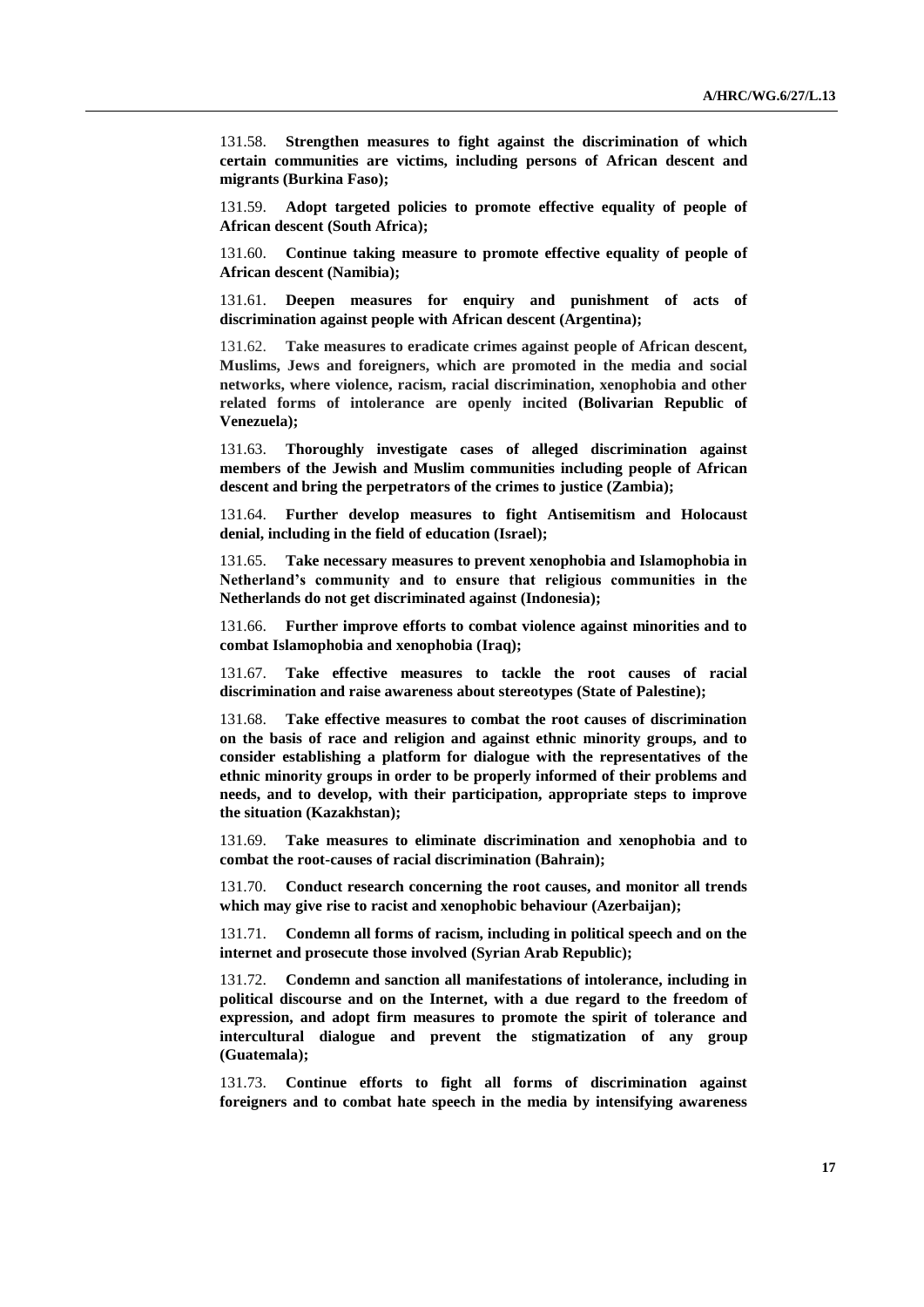**campaigns and spreading culture of dialogue and acceptance of the other (Tunisia);**

131.74. **Continue the implementation of the public awareness campaign on hate speech on the Internet (Cuba);**

131.75. **Expand current efforts, as appropriate, to counter online intolerance (United States of America);**

131.76. **Take steps to counter hate-speech, including those emanating online, through public awareness campaigns (India);**

131.77. **Continue implementing policies for combating discrimination and hate-speech (Republic of Moldova);**

131.78. **Continue the development of policies to fight hate speech (Israel);**

131.79. **Continue efforts to combat hate speech (Morocco);**

131.80. **Take measures to address the racist discourse in the media and racist statements and threats on the Internet (Serbia);**

131.81. **Investigate and prosecute racist and xenophobic discourse and incitement to hatred in the media and on the internet by extremist politicians (Sierra Leone);**

131.82. **Tackle advocacy of religious hatred that constitutes incitement to discrimination, hostility or violence in political discourse and within the media (Malaysia);**

131.83. **Take stricter measures to condemn and ensure accountability for all manifestation of intolerance, including in political discourse and on the Internet and punish those who are involved in it (Egypt);**

131.84. **Double efforts to fight all forms of discrimination and racism, including hate speech and xenophobia (Lebanon);**

131.85. **Continue to combat hate crimes against vulnerable groups and prosecute perpetrators (Pakistan);**

131.86. **Consider making racist motivation a specific aggravating circumstance in sentencing (Norway);**

131.87. **Develop public awareness-raising campaigns on stereotyping and discrimination, and provide mandatory training on human rights for police officers (Azerbaijan);**

131.88. **Strengthen measures to combat ethnic profiling and to further separate between hate speech which targets certain minorities and the exercise of freedom of expression (Indonesia);**

131.89. **Adopt effective measures to eradicate racial and religious profiling and report on those measures in the next national report (Russian Federation);**

131.90. **Continue efforts to combat discrimination and ethnic profiling (Morocco);**

131.91. **Step up its policies to address racial discrimination, racial profiling and hate speech especially against Muslim women, minority group women and asylum-seeking women (Maldives);**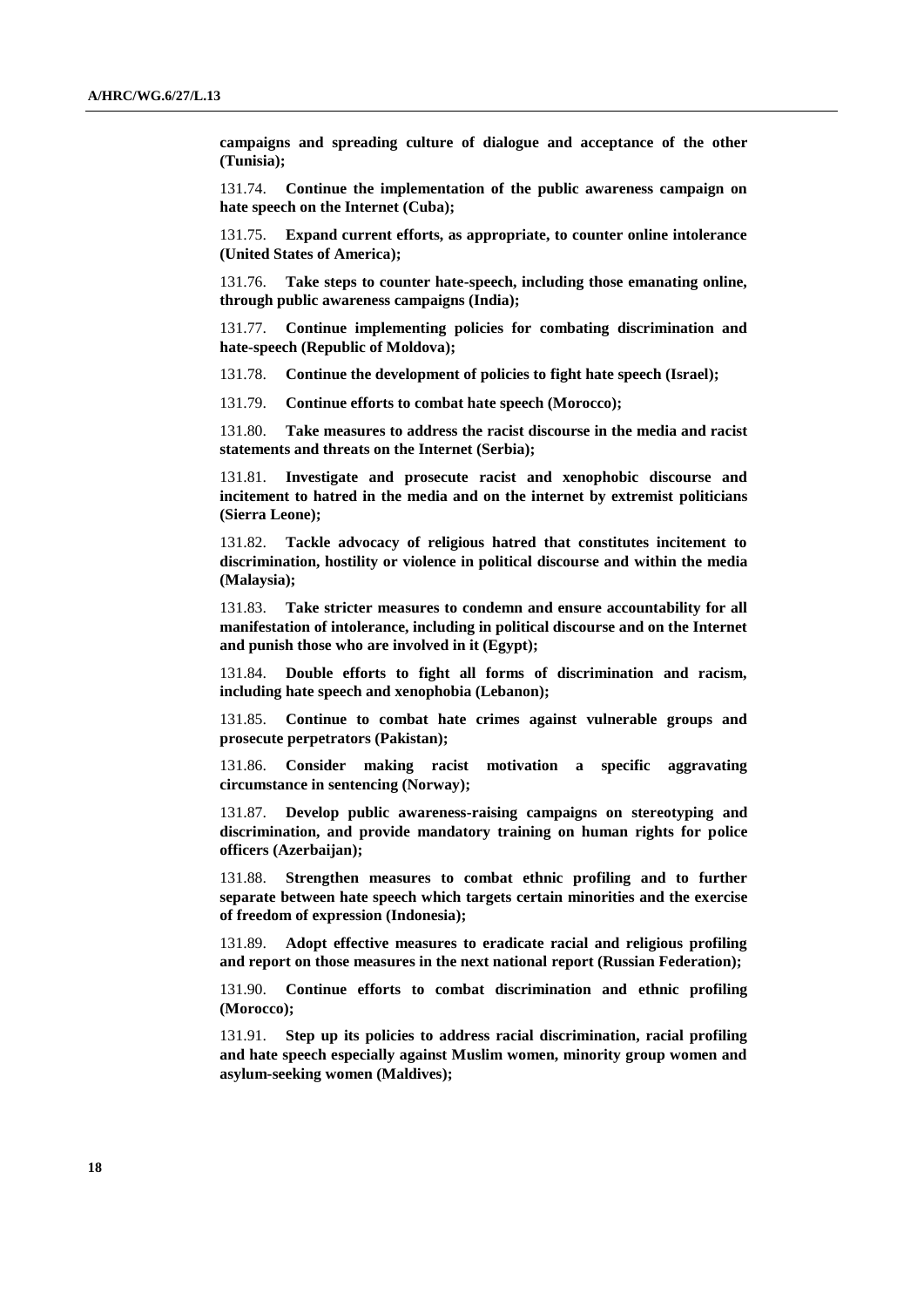131.92. **Develop and implement specific measures and affirmative policies to eliminate racial profiling and discrimination faced by persons of African descent (Azerbaijan);**

131.93. **Continue taking actions towards curbing racial profiling by law enforcement agencies (Namibia);**

131.94. **Adopt and implement legislation which prohibits law enforcement officials from engaging in ethnic profiling (Belgium);**

131.95. **Continue to implement the measures outlined in its 2014 Action Plan against labour market discrimination (Australia);**

131.96. **Increase efforts to prevent labour market discrimination against workers with non-resident backgrounds, women, and persons with disabilities, by identifying and analysing the root causes for such discrimination and mitigating them through advocacy and training programs (Canada);**

131.97. **Respond to problems of discrimination on the labour market linked to the refusal of hiring of persons on the grounds of their origin or race (Honduras);**

131.98. **Continue its efforts aiming at eliminating all forms of discrimination, notably against LGBTI persons and against women in the labour market (France);**

131.99. **Implement measures to protect intersex persons from discrimination (Australia);**

131.100. **Guarantee access to legal gender recognition for both intersex and transgender people of all ages, without legal, administrative or financial barriers (Israel);**

131.101. **Strengthen measures aiming at protecting vulnerable persons (Côte d'Ivoire);**

131.102. **Establish clear standards of respect for human rights for officials who exercise immigration control at entry points into the Dutch territory, in order to ensure a respectful, equal and non-discriminatory treatment and protection of the human rights of all persons entering the Dutch territory (Ecuador);**

131.103. **Take the necessary steps in order to make the anti-discrimination services available in all municipalities and widely inform the public on their availability (Republic of Moldova);**

131.104. **Revise the Bosman Act to ensure that all nationals, regardless of their birth place are not excluded from living and working in the Netherlands (Sierra Leone);**

131.105. **Act to eliminate differences in human rights between the European and Caribbean Netherlands (Australia);**

131.106. **Share the experiences acquired in the area of business and human rights, especially on remediation and reparation, through its constructive and substantive participation in the Intergovernmental Working Group established by resolution 26/9 of the Human Rights Council (Ecuador);**

131.107. **Address human rights abuses perpetrated by Dutch companies abroad (Egypt);**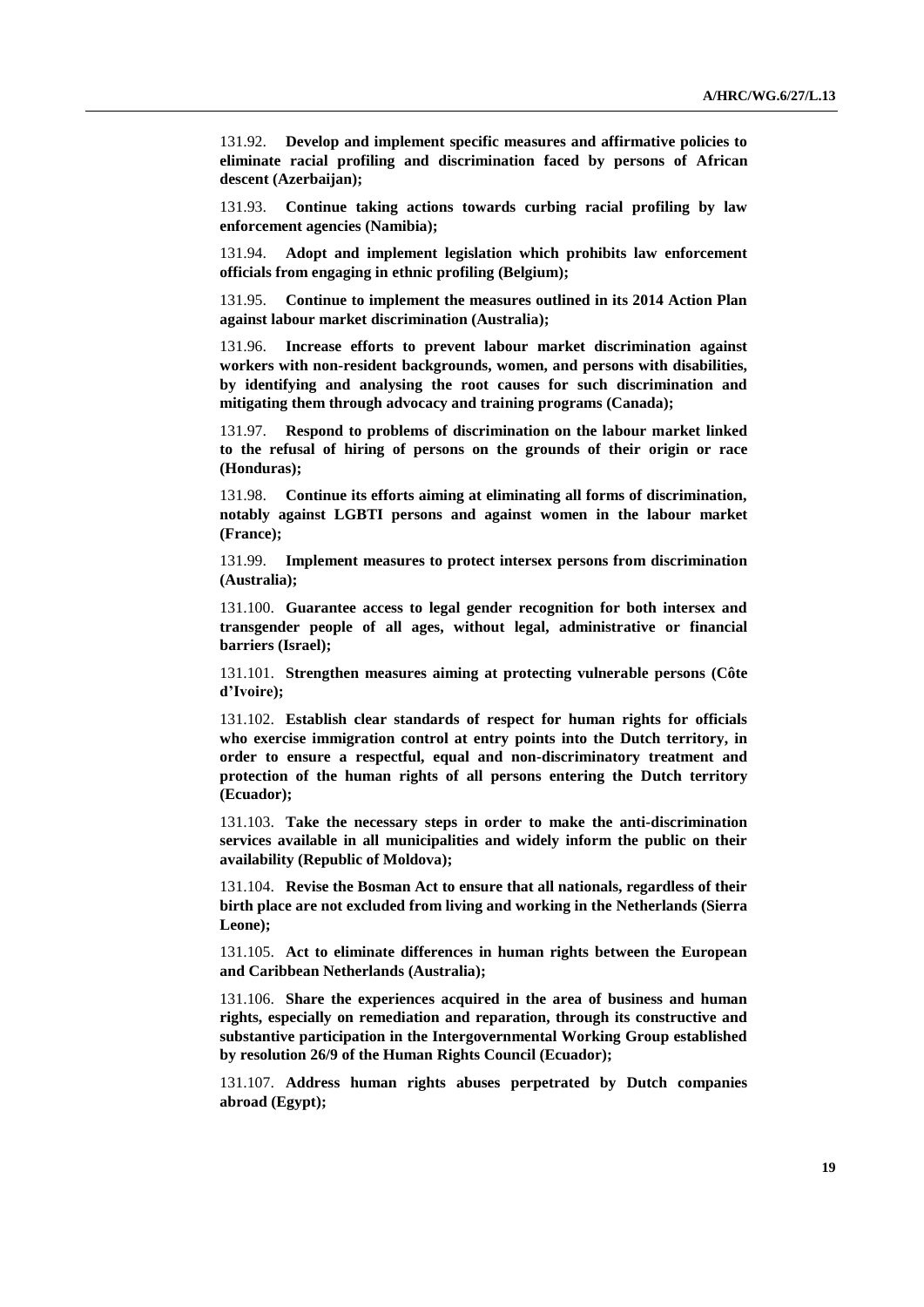131.108. **Respond to concerns of the Committee on the Elimination of Racial Discrimination about the participation of Dutch companies in the extractive industry and in the production of soya and palm oil abroad that cause adverse effects in the enjoyment of the human rights and the environment (Honduras);**

131.109. **Consider the establishment of a clear regulatory framework to guarantee that activities carried out by the enterprises under its jurisdiction do not impact negatively on human rights abroad (Peru);**

131.110. **Ensure accountability on human rights violations and environmental damages resulting from global or overseas operations of companies registered or headquartered in the Netherlands (Philippines);**

131.111. **Ensure that Transnational Corporations headquartered in the Netherlands do not violate human rights in their operations abroad (South Africa);**

131.112. **Intensify its efforts to oversight over Dutch companies operating abroad with regard to any negative impact of their activities on the enjoyment of human rights, particularly in conflict areas, which includes situations of foreign occupation, where there are heightened risks of human rights abuses (State of Palestine);**

131.113. **Review any adopted or proposed counter-terrorism legislation, policies, or programs to provide adequate safeguards against human rights violations and minimize any possible stigmatizing effect such measures might have on certain segments of the population (Canada);**

131.114. **Review counter-terrorism measures which target individuals and groups based on race, ethnicity and religion, including Muslims and Muslim communities and ensure that such measures do not associate, or contribute towards associating terrorism with any religion, race, culture, ethnic group or nationality (Malaysia);**

131.115. **Adopt measures to eliminate domestic violence, rape and sexual harassment, ensuring the safety of victims and the timely response to complaints, as well as access to free legal assistance (Bolivarian Republic of Venezuela);**

131.116. **Ensure training of prosecutors and security forces so they can identify, investigate and prosecute cases of gender-based violence (Israel);**

131.117. **Ensure that its legislation addresses all forms of violence, explicitly prohibits corporal punishment in all settings and includes measures to raise awareness of positive, non-violent and participatory forms of child-rearing throughout the Kingdom, in particular in Aruba as well as in the Caribbean Netherlands (Liechtenstein);**

131.118. **Ensure the protection and rehabilitation of victims of sexual exploitation (Uruguay);**

131.119. **Work to ensure equal access to justice across the Kingdom, including opening offices to provide easily accessible legal advice and referrals in Saba, Bonaire and St. Eustatius (United Kingdom of Great Britain and Northern Ireland);**

131.120. **Consider including in its next UPR report, information on measures it has taken to analyse potential risk factors of atrocity crimes including**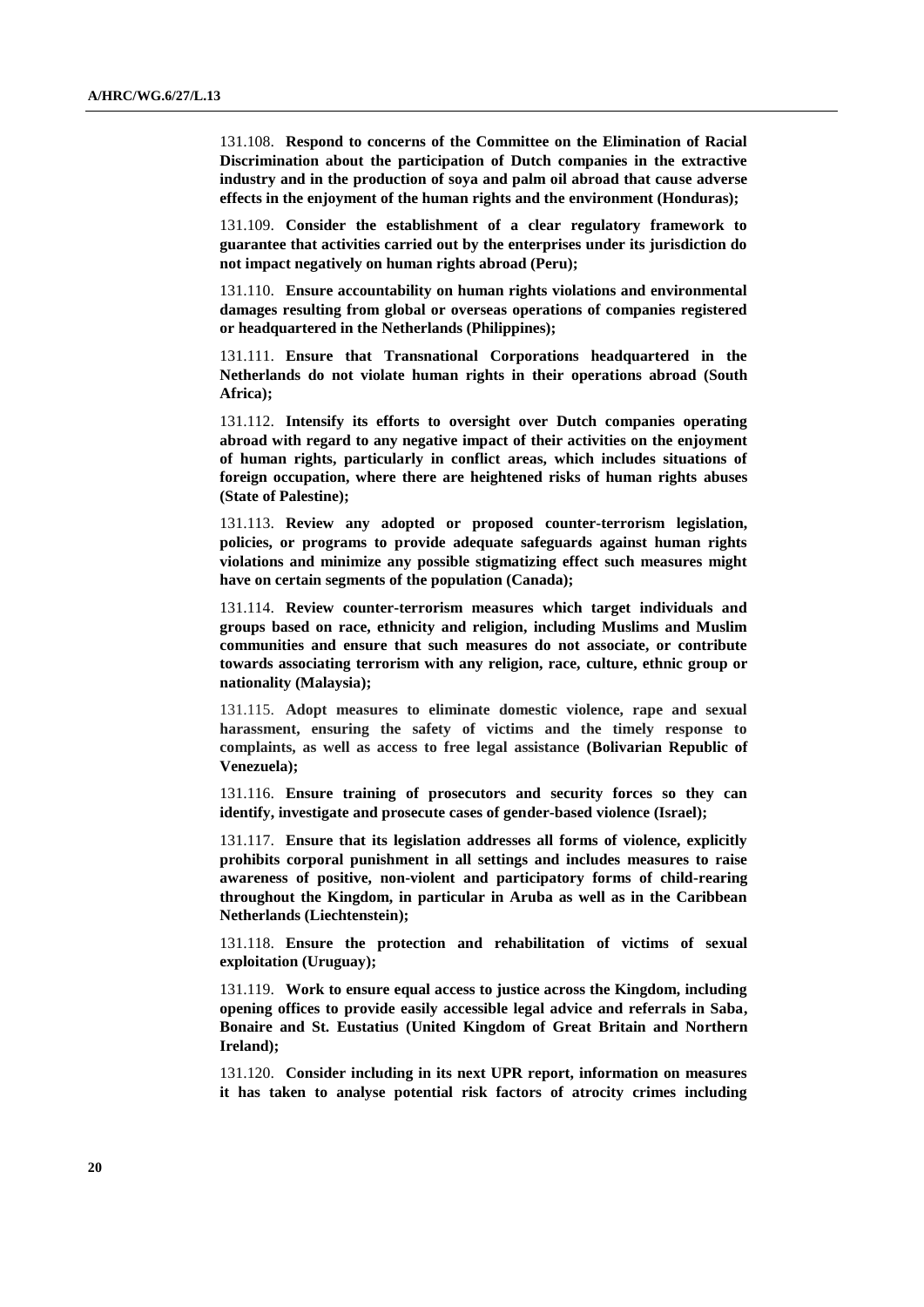**through utilising the UN framework of Analysis for Atrocity Crimes and any assistance it has given to other States to prevent atrocity crimes (Rwanda);**

131.121. **Take necessary measures to ensure that the collection and maintenance of data for criminal purposes does not entail massive surveillance of innocent persons (Spain);**

131.122. **Fully implement international commitments stemming from United Nations human rights conventions such as prohibition of torture, inhuman or degrading treatment, right to liberty of movement, freedom of expression, freedom of assembly and association, to which the Netherlands is a party including with respect to the rights of foreigners, in particular senior government officials present in their territory (Turkey);**

131.123. **Progressively develop existing capacity to effectively tackle modern slavery in fulfilment of its shared treaty obligations, building resilience across the entire Kingdom of the Netherlands (United Kingdom of Great Britain and Northern Ireland);**

131.124. **Strengthen the combat of human trafficking (Morocco);**

131.125. **Prevent and promptly, thoroughly and impartially investigate, prosecute and punish human trafficking and provide adequate protection and means of redress to the victims (Islamic Republic of Iran);**

131.126. **Further improve the legislative framework to control trafficking of migrant women and their exploitation in prostitution, inhuman and undignified occupations (Iraq);**

131.127. **Redouble efforts to identify victims of human trafficking among asylum-seekers, in particular unaccompanied children (Panama);**

131.128. **Adopt and implement specific legislation on collection, use and accumulation of meta-data and individual profiles, including in security and anti-terrorist activities, guaranteeing the right to privacy, transparency, accountability, and the right to decide on the use, correction and deletion of personal data (Mexico);**

131.129. **Ensure the protection of private life and prevent cases of unwarranted access of special agencies in personal information of citizens in the Internet that have no connection with any illegal actions (Russian Federation);**

131.130. **Promote gender equality in relation to bridging the wage gap, especially for women belonging to religious and ethnic minorities (Bahrain);**

131.131. **Study the possibility of a universal basic income program in all regions with a view of phasing out the existing social protection system, in full consultation with key stakeholders (Haiti);**

131.132. **Ensure continuous access to health care, notably for vulnerable persons (France);**

131.133. **Strengthen policies for access to health-care services especially for children with low economic and social status and undocumented children (Maldives);**

131.134. **Pursue efforts to address study/academic failure in the secondary schools of children from disadvantaged socio-economics environments (Algeria);**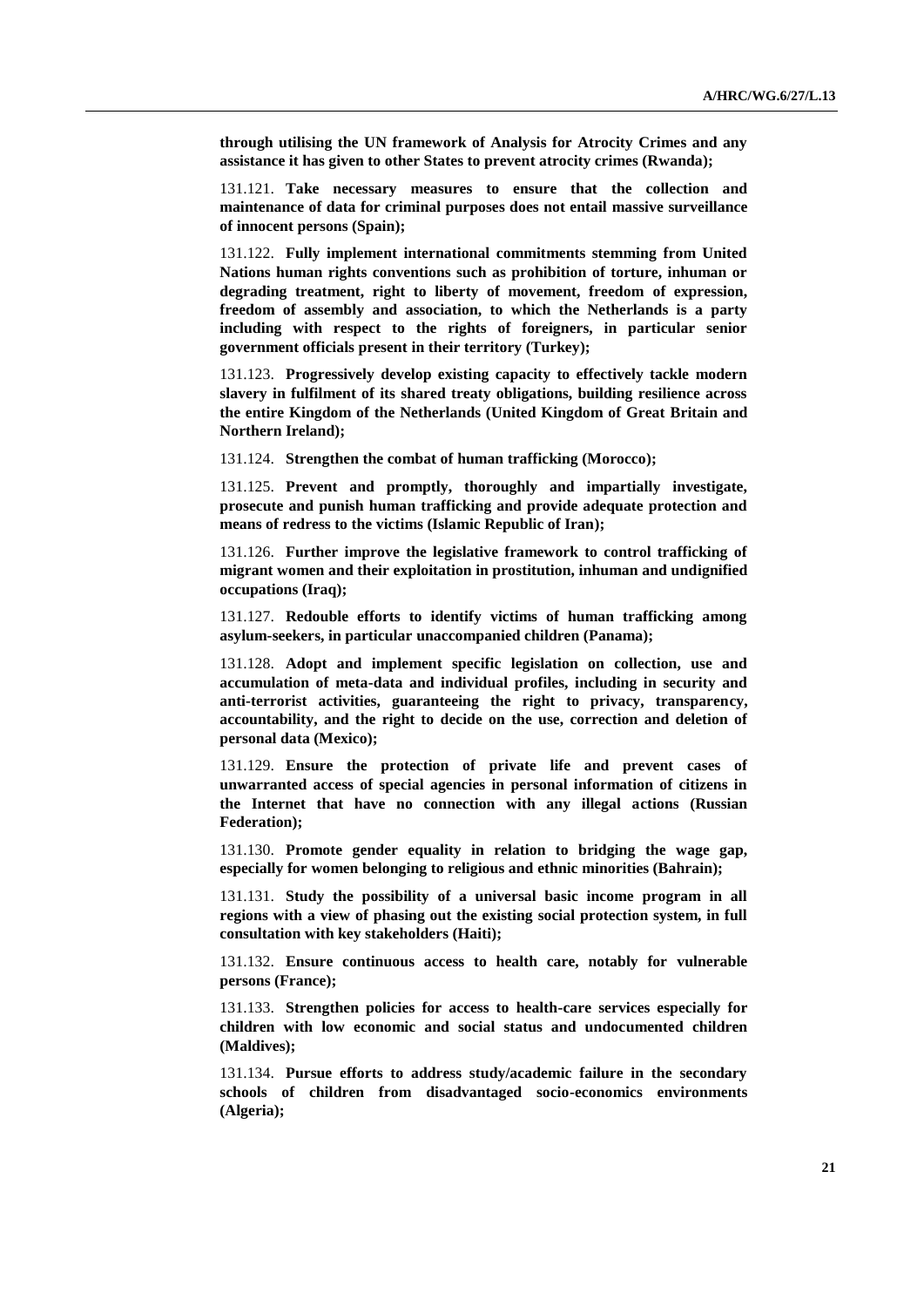131.135. **Continue to implement relevant legislation and policies with a view to efficiently combating bullying in schools, as part of the efforts to tackle radicalization (Romania);**

131.136. **Ensure comprehensive sexuality education is integrated into the national school curriculum, including on topics such as sexual diversity, sexual rights and gender equality (Belgium);**

131.137. **Continue to promote human rights education with the particular focus on inter-faith and inter-cultural dialogue (Pakistan);**

131.138. **Integrate human rights education into the national school curriculum, provide sufficient resources to human rights education and training of teachers and ensure that they receive training in topics such as sexual diversity, sexual rights, resilience, gender equality and consent (Slovenia);**

131.139. **Include human rights education in the curriculum (Sudan);**

131.140. **Make further steps to eliminate discrimination against women (Georgia);**

131.141. **Continue to take measures to advance the empowerment of women without any discrimination (Myanmar);**

131.142. **Prevent and combat all forms of discrimination and eliminate violence against women, including domestic violence (Philippines);**

131.143. **Pass laws and follow-up on its implementation aiming at eliminating discrimination against women based on wages, and particularly, discrimination on the bases of motherhood and pregnancy (Syrian Arab Republic);**

131.144. **Empower women and effectively address discrimination in employment by installing a paid paternity leave of adequate length that is nontransferable and follows directly after maternity leave (Slovenia);**

131.145. **Enhance gender equality by reducing gender pay gap and increased employment opportunities for women through the process of implementation of the 2030 Agenda for Sustainable Development (Maldives);**

131.146. **Increase efforts for the effective elimination of all forms of discrimination against women in employment, especially avoiding the horizontal and vertical occupational segregation, and unequal pay (Chile);**

131.147. **Increase the efforts aimed at combatting intersectional discrimination against women and girls based on their belonging to ethnic minority groups or on gender (Paraguay);**

131.148. **Increase measures aimed at decreasing the high number of women who are victims of domestic violence (Paraguay);**

131.149. **Review current legislation, policies, and programs relating to maternity and parental leave with a view to ensuring an adequate period of infant and early childhood care while mitigating negative impacts on career advancement (Canada);**

131.150. **Support women's conflict prevention efforts and provide technical assistance on conflict resolution processes to countries emerging from conflict in order to promote women's effective participation (Liechtenstein);**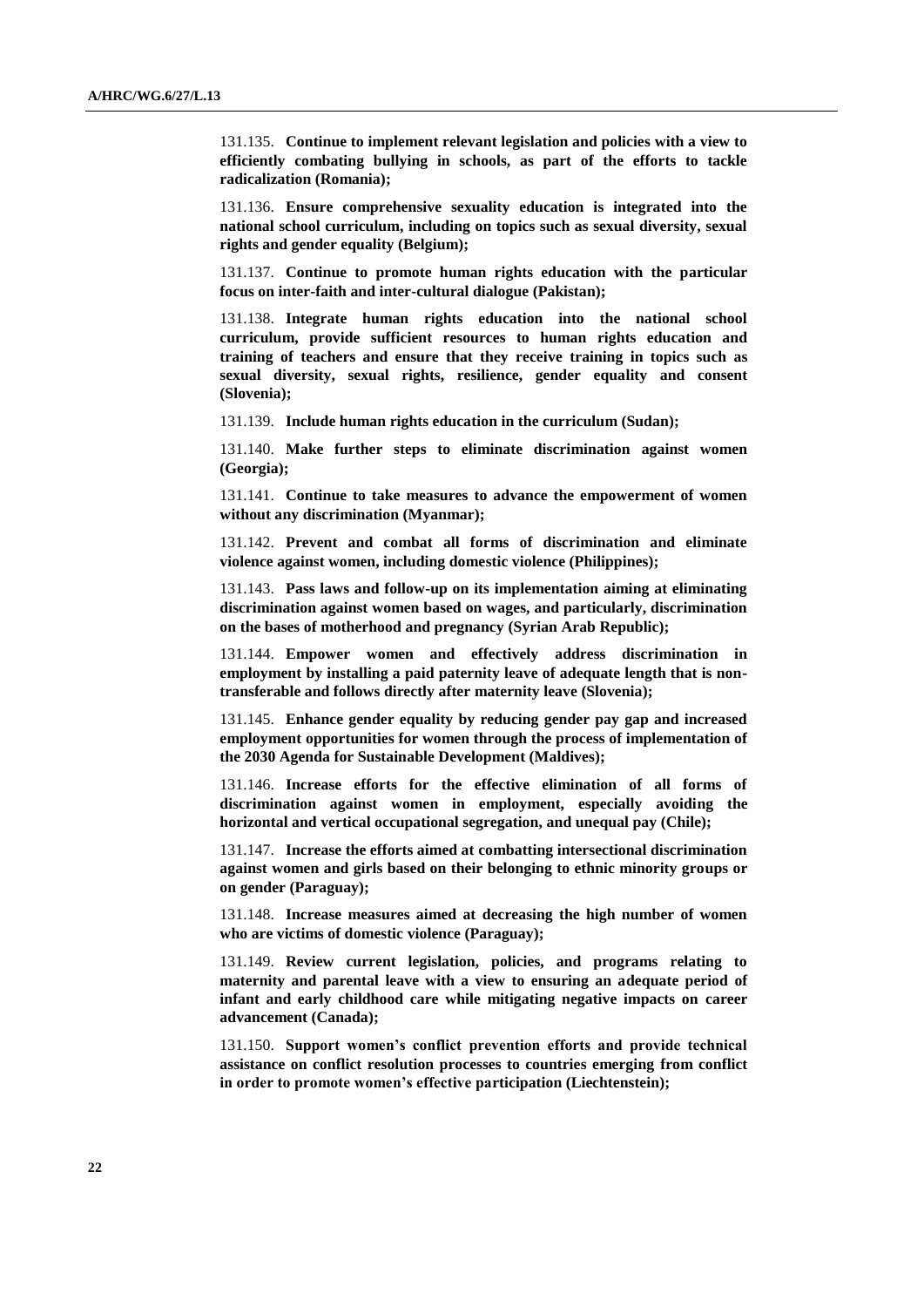131.151. **Intensify efforts to address factors contributing to women disproportionately affected by poverty, especially single mothers and women of old age, including by ensuring adequate social protection and safeguards, providing opportunities for additional income generation and improved child care facilities (Malaysia);**

131.152. **Intensify its effort to fully implement the Convention on the Rights of the Child (Bangladesh);**

131.153. **Continue taking measures in order to protect the rights of the child, inter alia by ratifying the third Optional Protocol to the Convention on the Rights of the Child (Georgia);**

131.154. **Intensify its efforts in relation to children's rights including particularly the Caribbean countries forming part of the State, including to prohibit corporal punishment in all settings; to develop and implement public awareness programmes; to reduce the rate of school drop-out and intensify efforts to eradicate child labour; to raise the minimum age of recruitment in the military to 18 years and to ratify the Optional protocol to the CRC on a communications procedure without reservations (Ireland);**

131.155. **Continue its efforts to provide children at risk with easy access to necessary psychological care (Timor Leste);**

131.156. **Provide sufficient resource and establish mechanisms for monitoring and assessing the implementation of its action plans on children's rights (Timor Leste);**

131.157. **Continue efforts to protect children from sexual exploitation, and protect unaccompanied refugee children and protect them from enforced disappearance (Tunisia);**

131.158. **Continue its solid effort to strengthen the protection of the rights of the child particularly with regards to child trafficking and child sex tourism (Indonesia);**

131.159. **Investigate the disappearance of unaccompanied children from asylum reception centres and search for and identify those who might have been victims of enforced disappearance (Zambia);**

131.160. **Provide adequate health care for children with low economic status, as well as children who are not documented (Bahrain);**

131.161. **Put an end to the baby box initiatives, which allow the anonymous abandonment of children without knowing their identity (Lebanon);**

131.162. **Combat all forms of discrimination against refugee children, asylum seekers and undocumented migrants (Paraguay);**

131.163. **Consider amending a piece of legislation in the Dutch law that would allow the separation of juveniles from adults in correctional centres (Zambia);**

131.164. **Consider amending the juvenile justice law to cover all children under the age of 18 years (Botswana);**

131.165. **Amend laws on the minimum age of criminal responsibility, which allows dealing with some children as adult criminals (Egypt);**

131.166. **Increase the minimum age for voluntary recruitment into army to 18 years (Paraguay);**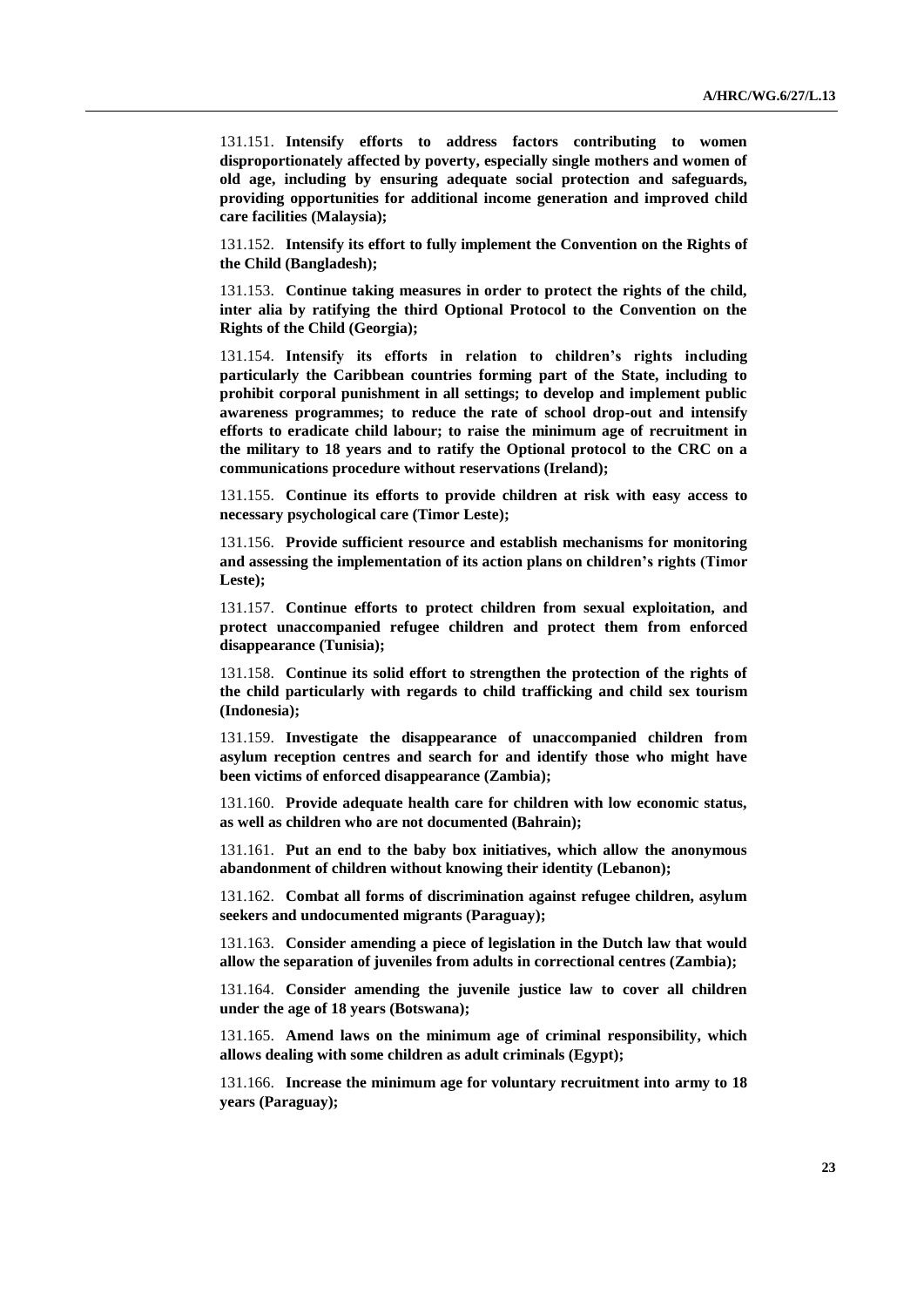131.167. **Implement the Convention on the Rights of Persons with Disabilities by among other things, amending the job support schemes in order to enable all persons with disabilities to access employment in the same way as those without disabilities (Kenya);**

131.168. **Revise existing job schemes to ensure access to a wider spectrum of work for people with disabilities than provided for under current legislation, to comply fully with CRPD (United Kingdom of Great Britain and Northern Ireland);**

131.169. **Continue to develop appropriate policies to provide equal job opportunities for the persons with disabilities (Myanmar);**

131.170. **Adopt concrete measures to ensure access to employment of persons with disabilities and to promote the principle of inclusive education throughout the national education system (Spain);**

131.171. **Explore alternative ways to treat persons with mental and psychosocial disabilities and impartially investigate into the excessive use of restrictive measures in mental health institutions (Poland);**

131.172. **Take further measures to ensure the full enjoyment of human rights of ethnic minorities, migrants, Muslims and people of African origin (Republic of Korea);**

131.173. **Adopt appropriate policies to extend protection to all ethnic and religious minorities and ensure their enjoyment of necessary legal protection in the face of widespread discrimination (Egypt);**

131.174. **Set up an effective format for introducing a dialogue with representatives of minorities, acquiring comprehensive information on their problems and needs, developing and implementing, in consultation with them, policies and programs to improve their situation as well as to prevent and eradicate racial discrimination against them (Uzbekistan);**

131.175. **Take further steps to create better work opportunities for the members of minority groups (Timor Leste);**

131.176. **Provide additional funding for the protection of religious minorities (United States of America);**

131.177. **Reinstitute Turkish mother tongue lessons as part of the primary and secondary school curricula (Turkey);**

131.178. **Elaborate a new general strategy aimed at reducing the less favourable and discriminatory situation of Roma, Sinti and traveller communities (Peru);**

131.179. **Develop training programs for police officers in line with human rights principles on how to deal with minorities and vulnerable groups (Bahrain);**

131.180. **Take the necessary measures to address the situation of continuing discrimination against migrants, particularly in employment, health care and housing, and the reported increase in hostility towards refugees and asylum seekers as well as the opposition to the opening of new reception centres, in line with its international obligations (Uganda)**;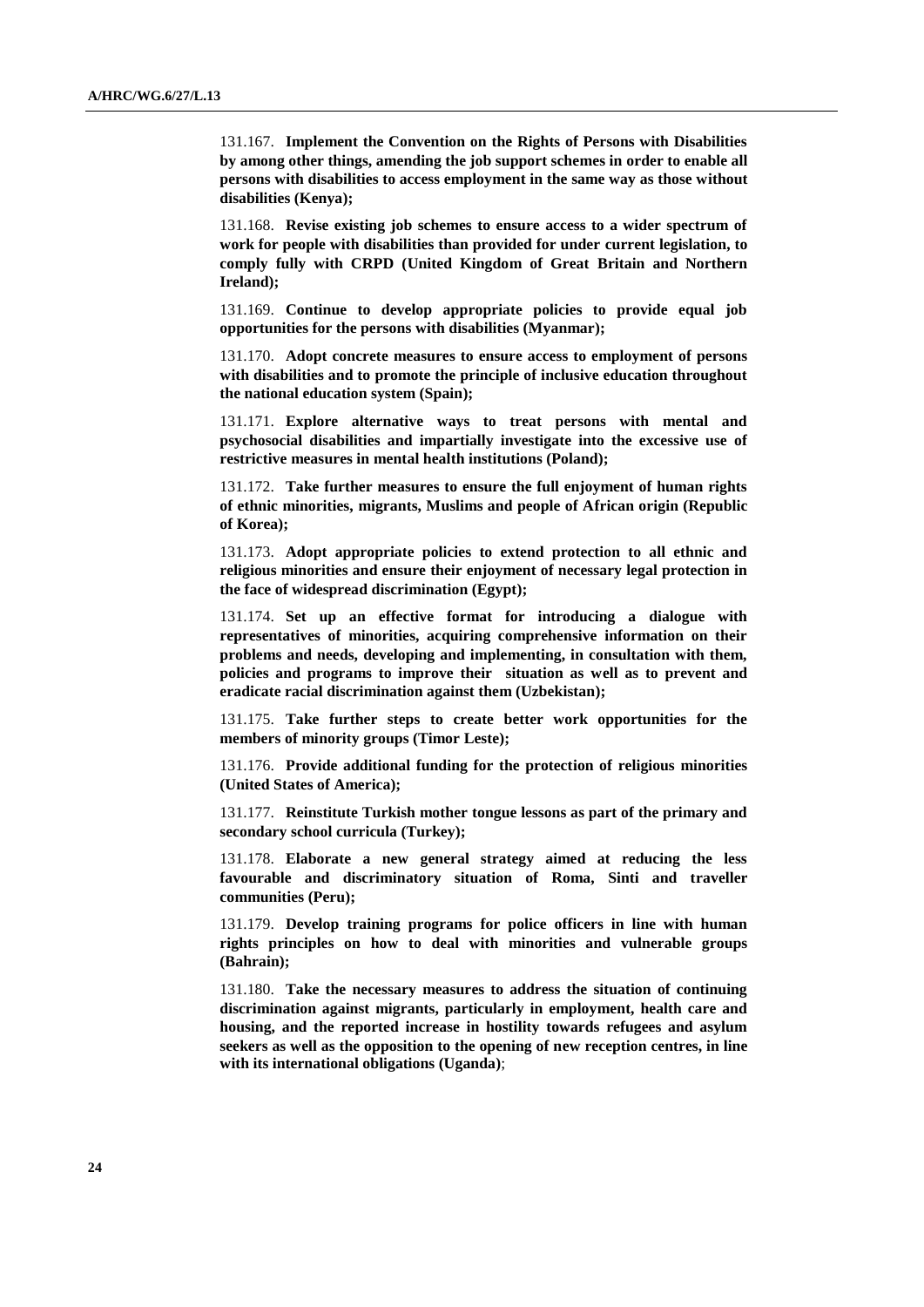131.181. **Implement the Convention on the Elimination of All Forms of Racial Discrimination to end marginalization and poverty of migrants who face high levels of unemployment, as compared to native Dutch persons (Kenya);**

131.182. **Provide judicial remedies or through the national human rights institution for migrants who have been discriminated against in the labour market because of their origin, religion, nationality or ethnicity, and intensify structural measures to combat stereotypes during selection and recruitment processes (Mexico);**

131.183. **Guarantee the rights of refugees and migrants and make substantive progress in fighting and preventing xenophobic violence (China);**

131.184. **Strengthen and standardize measures with a view to ensuring a better protection of migrants, refugees and asylum seekers throughout its entire territory (Côte d'Ivoire);**

131.185. **Consider the use of alternative measures to detention for migrants and refugees, by ensuring that vulnerable persons and children never remain detained (Chile);**

131.186. **Prioritize the use of alternative measures to detention of migrants and ensure that the detention of vulnerable persons is avoided (Guatemala);**

131.187. **Reduce immigration detention and promote alternatives to such detention (Kenya);**

131.188. **Advance in the use of alternative measures to detention of migrants (Uruguay);**

131.189. **Deepen measures so that non-accompanied children and asylum seekers family groups be not deprived of liberty (Argentina);**

131.190. **Consider reviewing policies of detention of migrants that might imply their criminalization based on their migration status and promoting the creation of regular pathways of admission and regularization of undocumented migrants (Brazil);**

131.191. **Ensure high transparency and oversight by the civil society over detention conditions and treatment of migrants and asylum seekers (Russian Federation);**

131.192. **Stop arresting migrants in isolated cells and in solitary confinement (Syrian Arab Republic);**

131.193. **Introduce additional measures to reduce the use of detention of individuals solely for immigration purposes and consider using other alternatives when possible (Sweden);**

131.194. **Take measures to address cases of detentions whose length goes beyond the limit established by the EU return directive (Portugal);**

131.195. **Process expeditiously requests for family reunification of refugees to ensure that unaccompanied minors are able to reunite with their families (Mexico);**

131.196. **Provide for due access of migrants, asylum seekers and refugees to health care and other protection systems, such as education and employment services (Portugal);**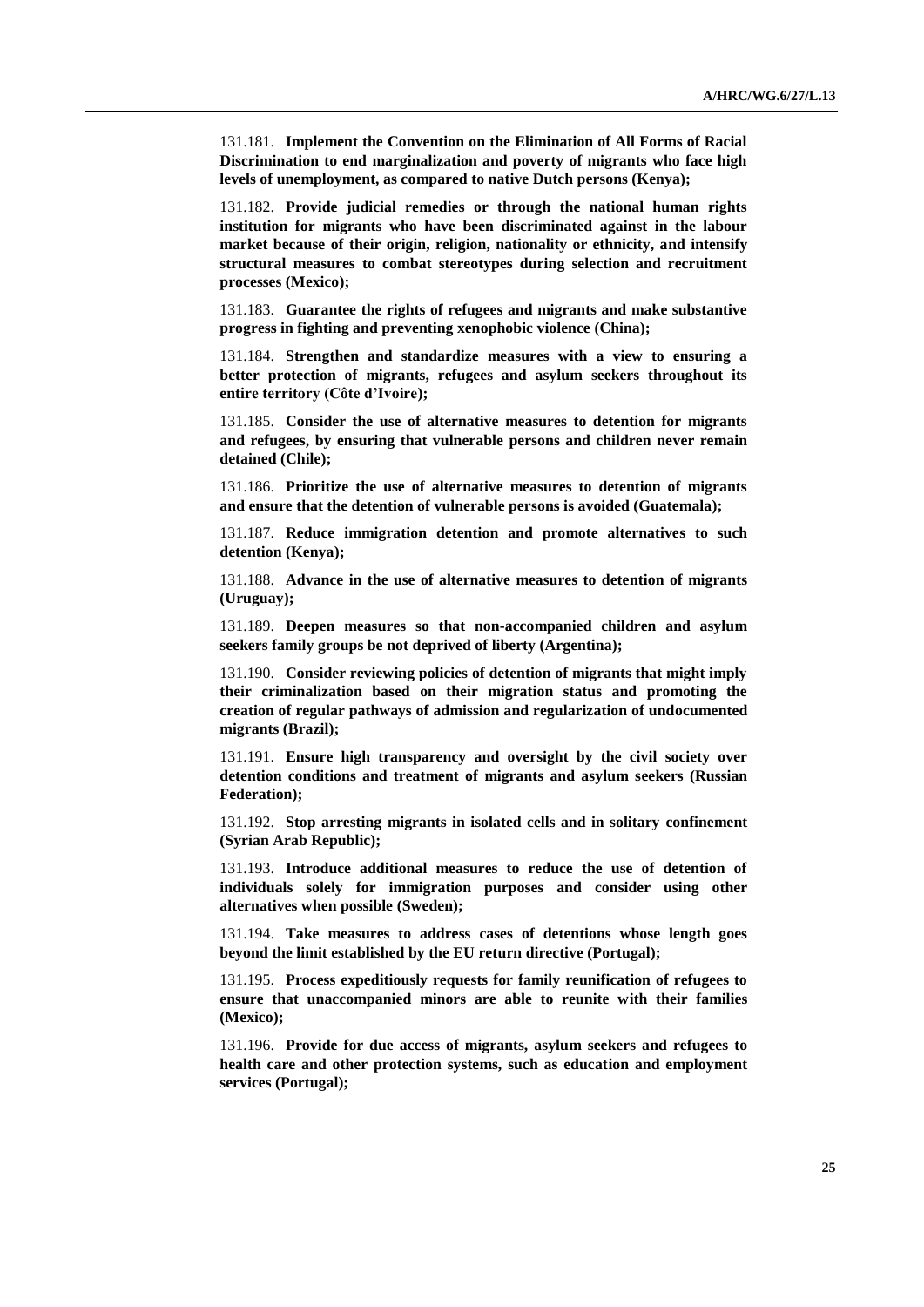131.197. **Expedite efforts to introduce a statelessness determination procedure and provide persons recognised as stateless with a legal status and access to basic human rights, in full consultation with key stakeholders (Haiti);**

131.198. **Ensure that a national human rights institution, compliant with the Paris Principles cover all parts of the Netherlands, whether through extension of the mandate of the existing NHRI , or establishment of similar but separate institutions in the Caribbean territories (Ireland);**

131.199. **Seek the harmonisation of the human rights norms in the four countries of the Kingdom according to the international standards (Peru);**

131.200. **Continue to protect and promote human rights in the Cariban Netherlands by reducing poverty, providing minimum social security and establishing legal offices to provide legal advice and referrals to increase access to justice (Kenya);**

131.201. **Provide technical assistance for the Aruban, Curaçao and Sint Maarten authorities to educate prison officers and to improve prison facilities in compliance with international human rights standards (Republic of Korea);**

131.202. **Continue the process of eliminating the differences between the Caribbean and the European parts of the Netherlands, as soon as possible (Romania);**

131.203. **Eradicate significant gap in the realisation of human rights in the European and oversees parts of the Kingdom (Russian Federation).**

132. **All conclusions and/or recommendations contained in the present report reflect the position of the submitting State(s) and/or the State under review. They should not be construed as endorsed by the Working Group as a whole.**